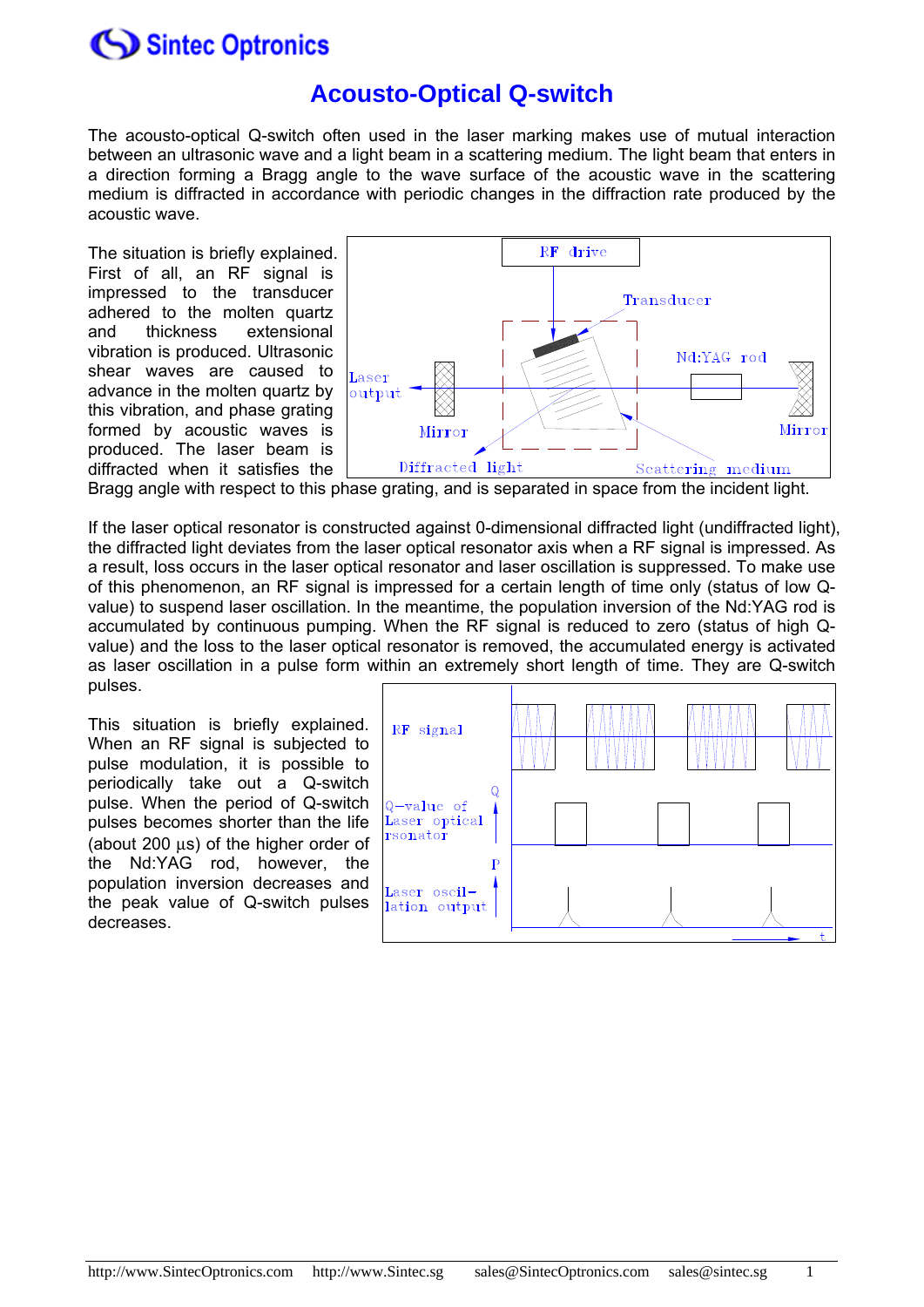

#### **1. QS Series Q-switch Element**

#### **1) Standard QS24/27 Series Industrial Q-switches**

A water-cooled acousto-optic Q-Switch for use in high-power Nd:YAG laser systems. Combining top grade fused silica with high quality optical finishing and in-house anti-reflection coatings, this Q-Switch exhibits very low insertion loss and high damage threshold. Through an innovative design and manufacturing process, RF powers up to 100W may be applied.

Standard options include a choice of frequencies (24 to 68MHz), active apertures (1 to 8mm), acoustic modes (compressional for linear polarisation, shear for unpolarised) and water connectors. Customised housings are available for OEM's.

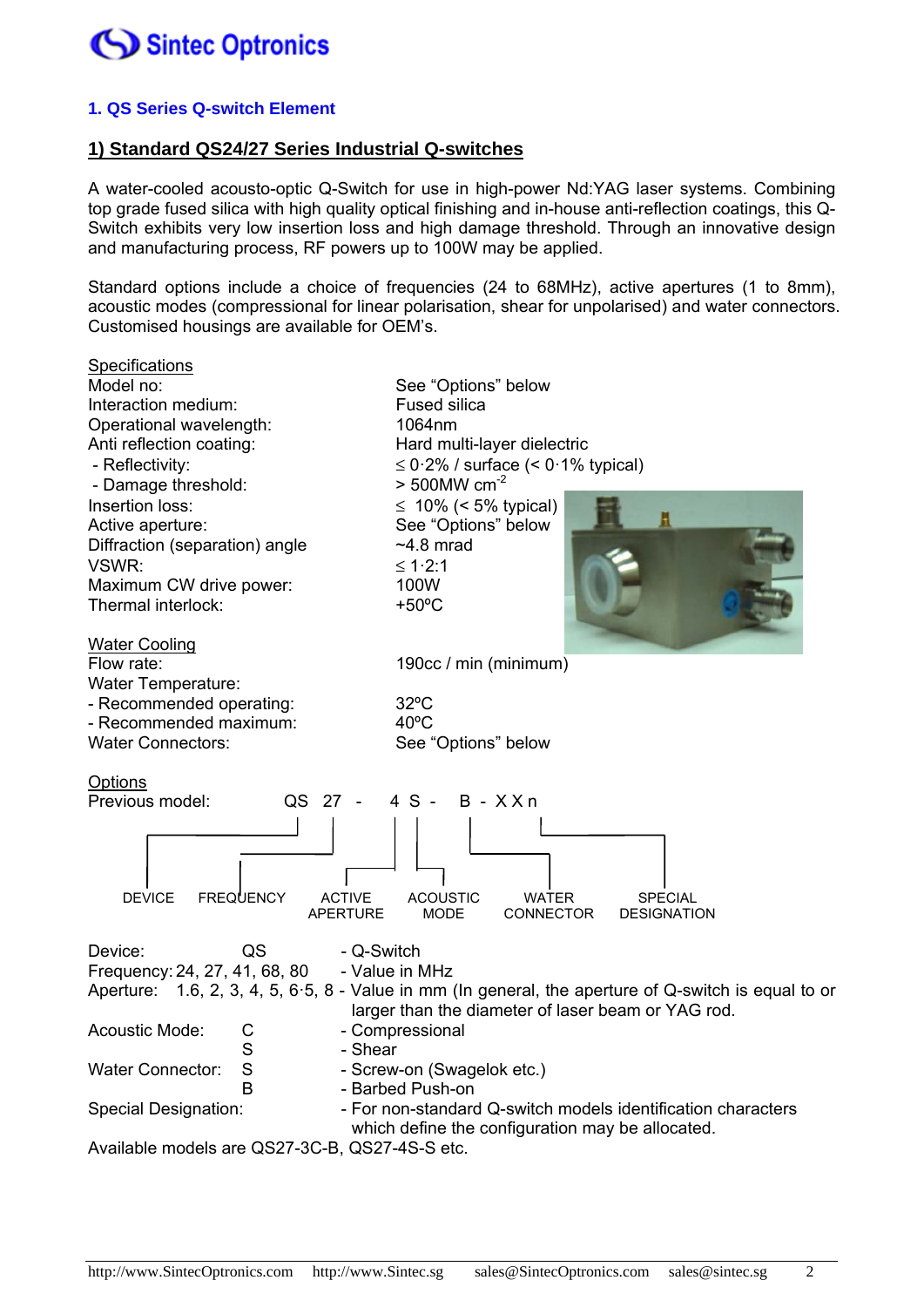

Available models are I-QS27-3C4G-B5, I-QS27-4S4G-S5 etc.

### **2) Stallion Series 'Industry Standard' Acousto-Optic Q-Switches**

A 'Stallion' version of our industry standard water cooled Acousto-optic Q-Switch, for use in high power lamp or diode pumped Nd:YAG lasers.

The patent pending 'Stallion' manufacturing technique provides superior corrosion resistance whilst maintaining optimum performance and RF power handling capabilities up to 100W.

Combining top grade fused silica with high quality optical finishing and in-house anti-reflection coatings, this Q-Switch exhibits very low insertion loss and high damage threshold.

In addition to the standard product shown, custom configurations are available for specialized applications. These include alternative housing options, wavelengths and RF frequencies.

Key Features:

- Industry standard for Nd:YAG lasers
- Superior corrosion resistance
- Stainless steel cooling channels
- High damage threshold
- Push fit water-connectors
- Up to 100W RF power handling
- Custom configurations available

#### Applications:

- Material processing:
- **•** Laser marking
- **•** Laser engraving
- Laser cutting
- Laser drilling
- Medical (surgery)
- Lithography

General Specifications: Interaction material: Fused Silica Wavelength: 1064nm

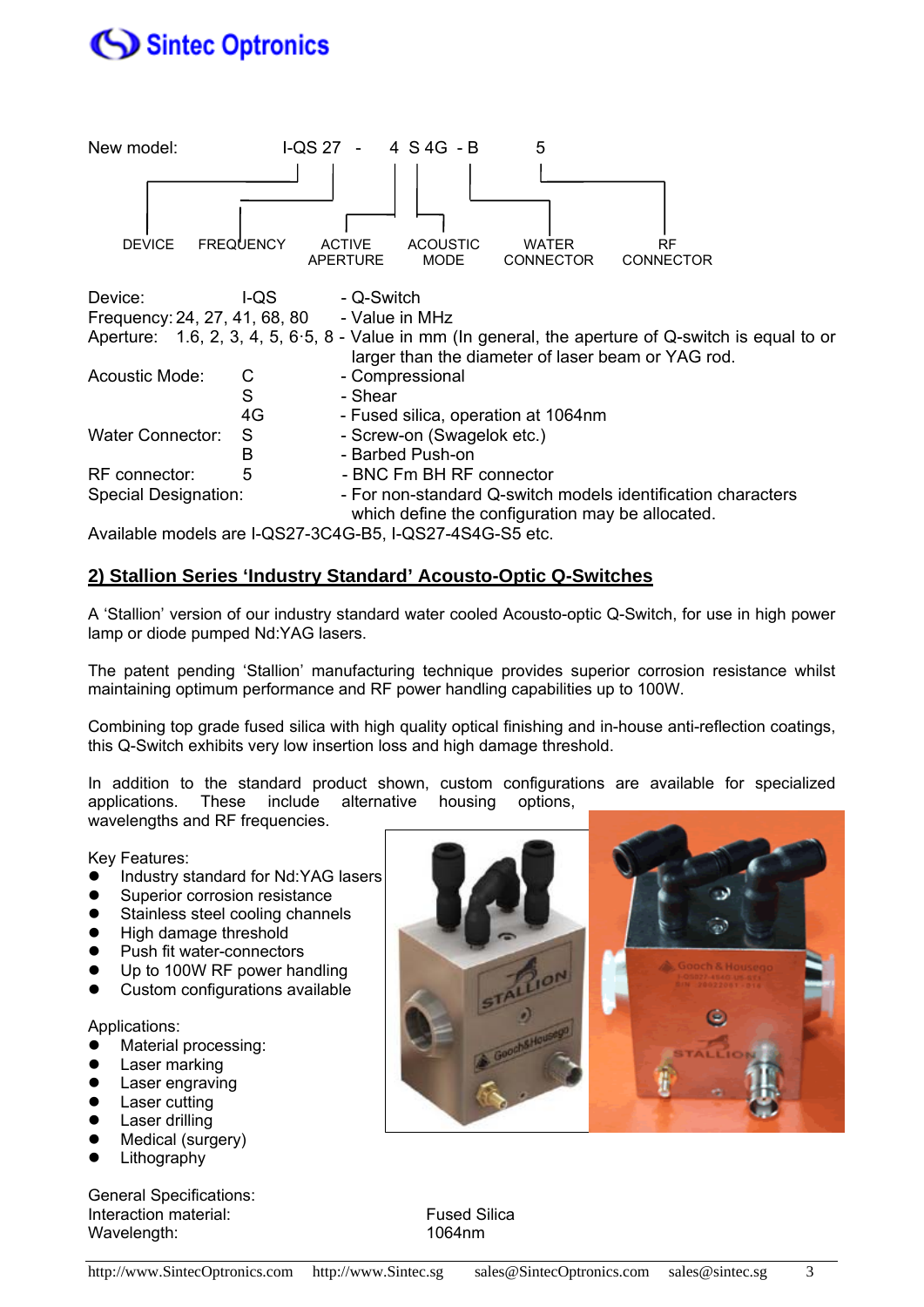

| AR coating reflectivity: Damage threshold: | $< 0.2\%$ per surface $> 1$ GWcm-2                   |
|--------------------------------------------|------------------------------------------------------|
| Transmission (single pass):                | >99.6%                                               |
| Static insertion loss:                     | $\leq 6\%$ at 50W laser power                        |
| VSWR:                                      | $<$ 1.2:1 (<1.4:1 at 50W RF power)                   |
| RF power rating:                           | 100W CW (max)                                        |
| Water flow rate:                           | > 190cc / minute                                     |
| Water-cooling channel material:            | Stainless steel 316                                  |
| Recommended water temperature:             | +22 $\mathrm{^{\circ}C}$ to +32 $\mathrm{^{\circ}C}$ |
| Thermal switch cut-off:                    | +55 $^{\circ}$ C +/- 5 $^{\circ}$ C                  |
|                                            |                                                      |

#### Ordering Codes

Example: I-QS027-4S4G-N5-ST1 (Q-Switch, 27.12MHz, 4mm active aperture, shear mode, fused silica, 1064nm, 4mm OD straight push fit water-connectors, BNC, Stallion housing with M3 mounting holes)



#### **How to Find the Replacement of the Used/damaged Q-switch**

- 1. To find the frequency of the RF driver (Q-switch driver).
- 2. To find the diameter of the YAG rod or laser beam diameter from the laser head. In general, the aperture of the Q-switch is 1mm larger than the YAG rod diameter.
- 3. If there is no polariser inside the laser resonator and the laser beam is non-polarised, acoustic mode S should be used. Otherwise, acoustic mode C is used in polarised laser beam. (Remark: the above recommendation is not 100% true. We have found that acoustic mode S is also used in polarised lasers and it operates well. Acoustic mode C is also used in non-polarised lasers and it operates well too.)
- 4. Then to select a suitable water connector. Please note that you can use your own water connector to replace/change the connector since the connector is screwed. For example, if the damaged Qswitch has B-connector and you have a new Q-switch with S-connector, you can take away Bconnector from the damaged Q-switch and then install this B-connector into your new Q-switch replacing its S-connector.

#### **RF Power for Q-switches:**

The following table shows the RF powers required at the theoretical peak loss modulations for Qswitches:

| Aperture size | Compressional peak RF power | Shear peak RF power |
|---------------|-----------------------------|---------------------|
| 2mm           | $\sim$ 20W                  | $~\sim$ 60W         |
| 3mm           | ~25W                        | $\sim 90W$          |
| 4mm           | $\sim$ 35W                  | ~100W               |
| 5mm           | ~50W                        | ~100W               |

Remark: the maximum allowed RF input is 100W only.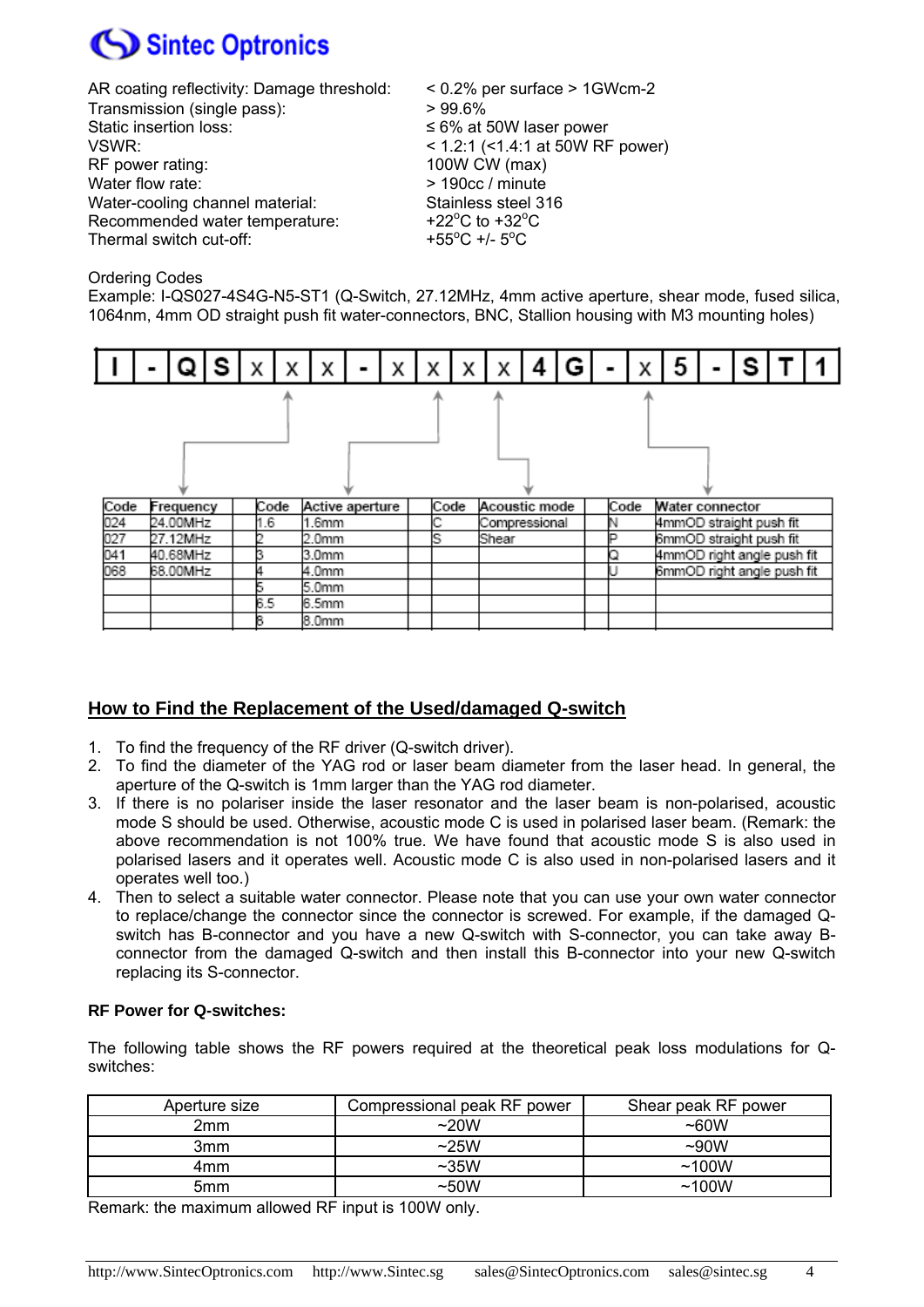

#### **Reference: Model Number Designation Guide:**

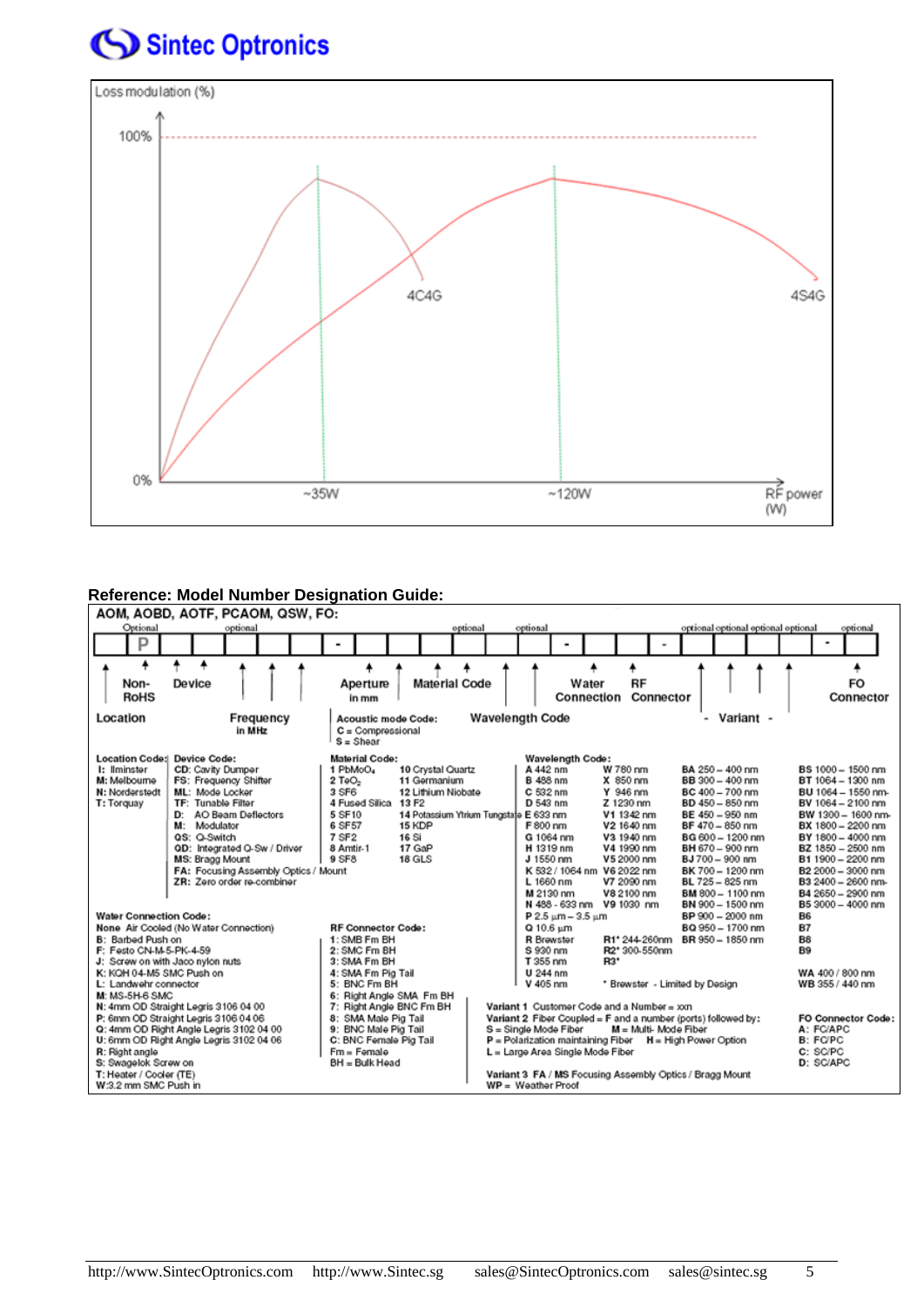### **Comparison between Standard QS Series Q-switches and Stallion Q-switches**

| <b>Stallion, I-QS27 series</b>                                                     | Old QS27-xx-x series                                                                                                                      |
|------------------------------------------------------------------------------------|-------------------------------------------------------------------------------------------------------------------------------------------|
| Water-cooling pad still made of Aluminum to<br>avoid corrosion (prevent oxidation) | Water-cooling pad is made of Aluminum, no<br>coating. This is very easy to cause corrosion.                                               |
| Inner water-duct is having 3.5mm diameter by<br>coating with stainless steel       | Inner water-duct is having 2.5mm diameter                                                                                                 |
| Same dimension and screw hole position as<br>QS27 series                           |                                                                                                                                           |
| Screw is using international standard, M3                                          | Screw is using old UK standard                                                                                                            |
| Water-connector is having choice of right-angle<br>and straight through            | Only straight through version                                                                                                             |
| Water-connector is having 4mm or 6mm<br>diameter selection                         |                                                                                                                                           |
| Using laser marking for the serial number on<br>the housing (un-erasable)          | Using sticker to label part number and serial<br>number that is very easy to erase even by hand<br>(erasable of the device's information) |

#### **New part number of Stallion versus the older model** :

| <b>Stallion Q-switch series</b> | <b>Old Q-switch series</b> |
|---------------------------------|----------------------------|
| I-QS27-5S4G-U5-ST1              | QS27-5S-x                  |
| I-QS27-3S4G-U5-ST1              | QS27-3S-x                  |
| I-QS27-5C4G-U5-ST1              | QS27-5C-x                  |
| L-QS27-4S4G-U5-ST1              | QS27-4S-x                  |



Comparison between Stallion and old Q-switches. The main difference of the outlooks is water connector.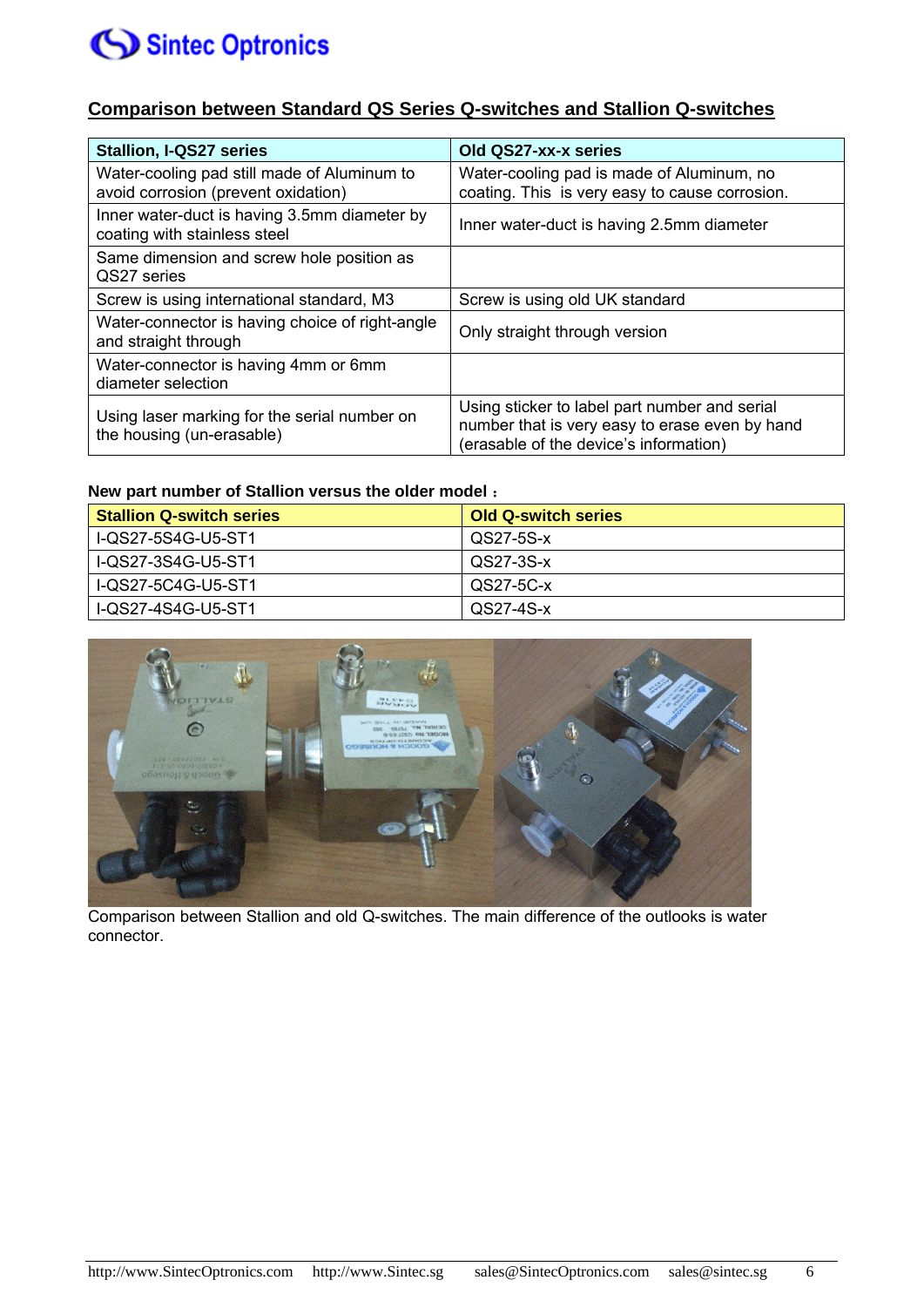### **AO Q-Switch Models for 1064nm (Conduction cooled)**

| <b>Model No.</b>        | I-QS080-0.5C10G-8-GH48   | I-QS080-1C10G-8-GH28     |
|-------------------------|--------------------------|--------------------------|
| <b>Device</b>           |                          |                          |
| Interaction material    | <b>Crystal Quartz</b>    | <b>Crystal Quartz</b>    |
| Wavelength              | 1064nm                   | 1030 to 1064nm           |
| AR coating reflectivity | $< 0.2\%$ per surface    | $< 0.2\%$ per surface    |
| Damage threshold        | > 1GW/cm2                | > 1GW/cm2                |
| Transmission            | >99.6%                   | >99.6%                   |
| Frequency               | 80MHz                    | 80MHz                    |
|                         |                          |                          |
| Polarisation            | Linear, vertical to base | Linear, vertical to base |
| <b>Active Aperture</b>  | 0.5 <sub>mm</sub>        | 1.0 <sub>mm</sub>        |
| <b>Acoustic Mode</b>    | Compressional            | Compressional            |
| Separation angle        | 14.9mrad                 | 14.9mrad                 |
| Rise time               | 113ns/mm                 | 113ns/mm                 |
| Loss Modulation         | $>= 85\%$                | $>=85%$                  |
| Max RF Power            | $10W$ (max)              | $10W$ (max)              |
| Storage Temperature     | -20 to $+70$ degC        | -20 to $+70$ degC        |

| <b>Model No.</b>           | I-QS041-1.8C10G-4-GH21 | I-QS080-1C10G-4-GH25     |
|----------------------------|------------------------|--------------------------|
| <b>Device</b>              |                        |                          |
| Interaction material       | <b>Crystal Quartz</b>  | <b>Crystal Quartz</b>    |
| Wavelength                 | 1064nm                 | 1030 to 1064nm           |
| AR coating reflectivity    | $< 0.2\%$ per surface  | $< 0.2\%$ per surface    |
| Damage threshold           | $>1$ GW/cm $2$         | > 1GW/cm2                |
| Transmission               | >99.6%                 | > 99.6%                  |
| Frequency                  | 40.68MHz               | 80MHz                    |
| <b>VSWR</b>                | < 1.2:1                | < 1.2:1                  |
| Polarisation               |                        | Linear, vertical to base |
| <b>Active Aperture</b>     | 1.8 <sub>mm</sub>      | 1.0 <sub>mm</sub>        |
| Rise time                  | 113ns/mm               | 113ns/mm                 |
| Loss Modulation            | $>= 85%$               | $>=85%$                  |
| Max RF Power               | 20W (max)              | $15W$ (max)              |
| <b>Storage Temperature</b> | -20 to $+70$ degC      | -20 to $+70$ degC        |

| <b>Model No.</b>        | I-QS027-4S4V2-x5-ST1  | I-QS080-1C10G-4-GH25     |
|-------------------------|-----------------------|--------------------------|
| <b>Device</b>           |                       |                          |
| Interaction material    | <b>Crystal Quartz</b> | <b>Crystal Quartz</b>    |
| Wavelength              | 1064nm                | 1030 to 1064nm           |
| AR coating reflectivity | $< 0.2\%$ per surface | $< 0.2\%$ per surface    |
| Damage threshold        | $>1$ GW/cm $2$        | > 1GW/cm2                |
| Transmission            | $>99.6\%$             | $>99.6\%$                |
| Frequency               | 40.68MHz              | 80MHz                    |
| <b>VSWR</b>             | < 1.2:1               | < 1.2:1                  |
| Polarisation            |                       | Linear, vertical to base |
| <b>Active Aperture</b>  | 1.8 <sub>mm</sub>     | 1.0 <sub>mm</sub>        |
| Rise time               | 113ns/mm              | 113ns/mm                 |
| Loss Modulation         | $>= 85\%$             | $>= 85\%$                |
| Max RF Power            | 20W (max)             | $15W$ (max)              |
| Storage Temperature     | -20 to $+70$ degC     | -20 to $+70$ degC        |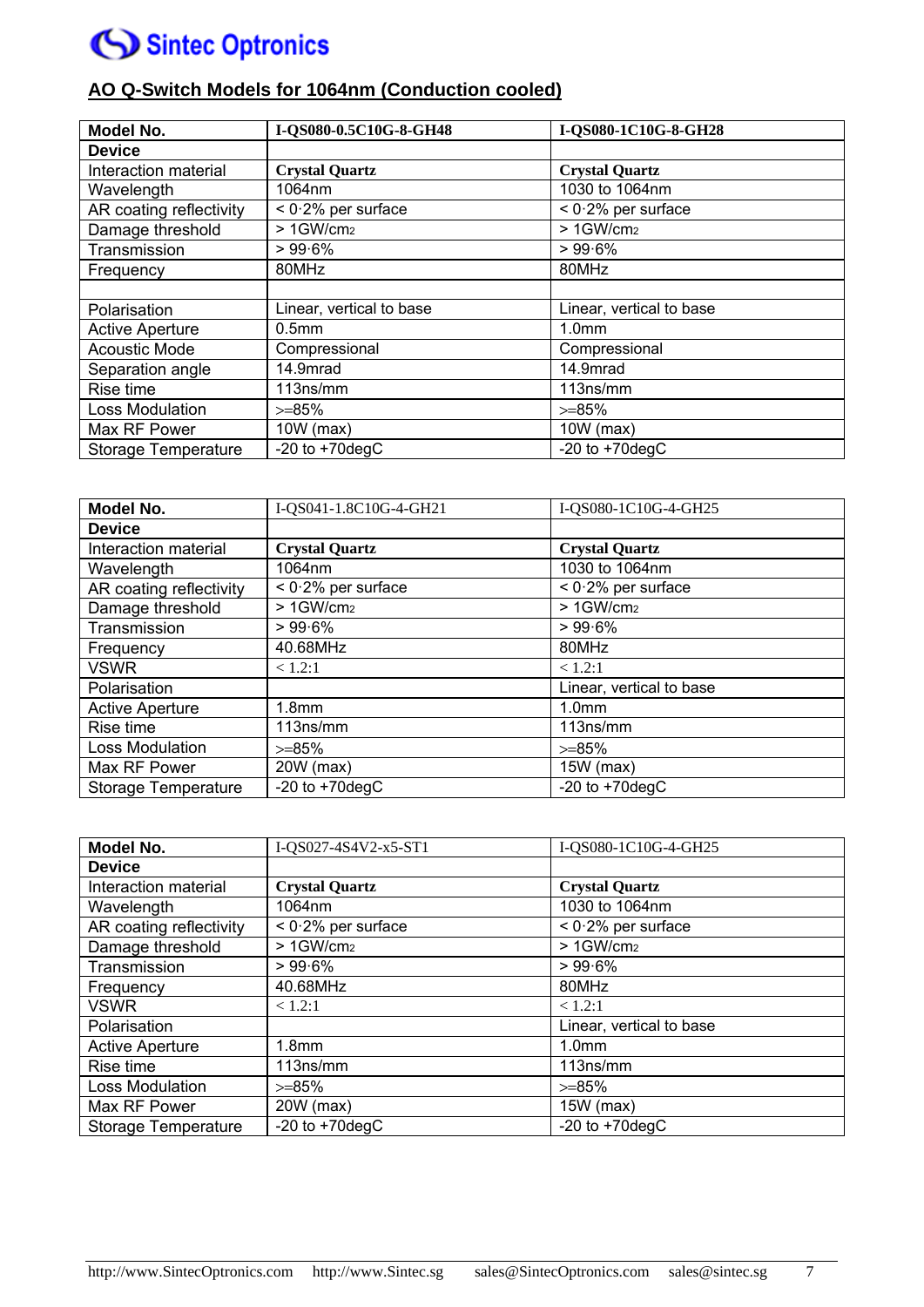

### **AO Q-Switch Models for 1064nm (Water cooled)**

| <b>Model No.</b>        | I-QS027-4C10G-x5-ST7               |
|-------------------------|------------------------------------|
| <b>Device</b>           | AO Q-Switch                        |
| Interaction material    | <b>Crystal Quartz</b>              |
| Wavelength              | 1064nm                             |
| AR coating reflectivity | $< 0.2\%$ per surface              |
| Damage threshold        | $>1$ GW/cm $2$                     |
| Transmission            | >99.6%                             |
| Frequency               | 27.12MHz                           |
| Polarisation            | Linear, vertical to base           |
| <b>Active Aperture</b>  | 4.0 <sub>mm</sub>                  |
| <b>Acoustic Mode</b>    | Compressional                      |
| Loss Modulation         | $> 80\%$                           |
| Max RF Power            | 75W                                |
| Water flow rate         | $> 0.21/$ minute                   |
| Recommended<br>water    | 22°C to 32°C                       |
| temperature             |                                    |
| Thermal switch cut-off  | $65^{\circ}$ C ± 5%                |
| Housing                 | Stallion, St/St 316 water channels |
| <b>Water connectors</b> | To be specified                    |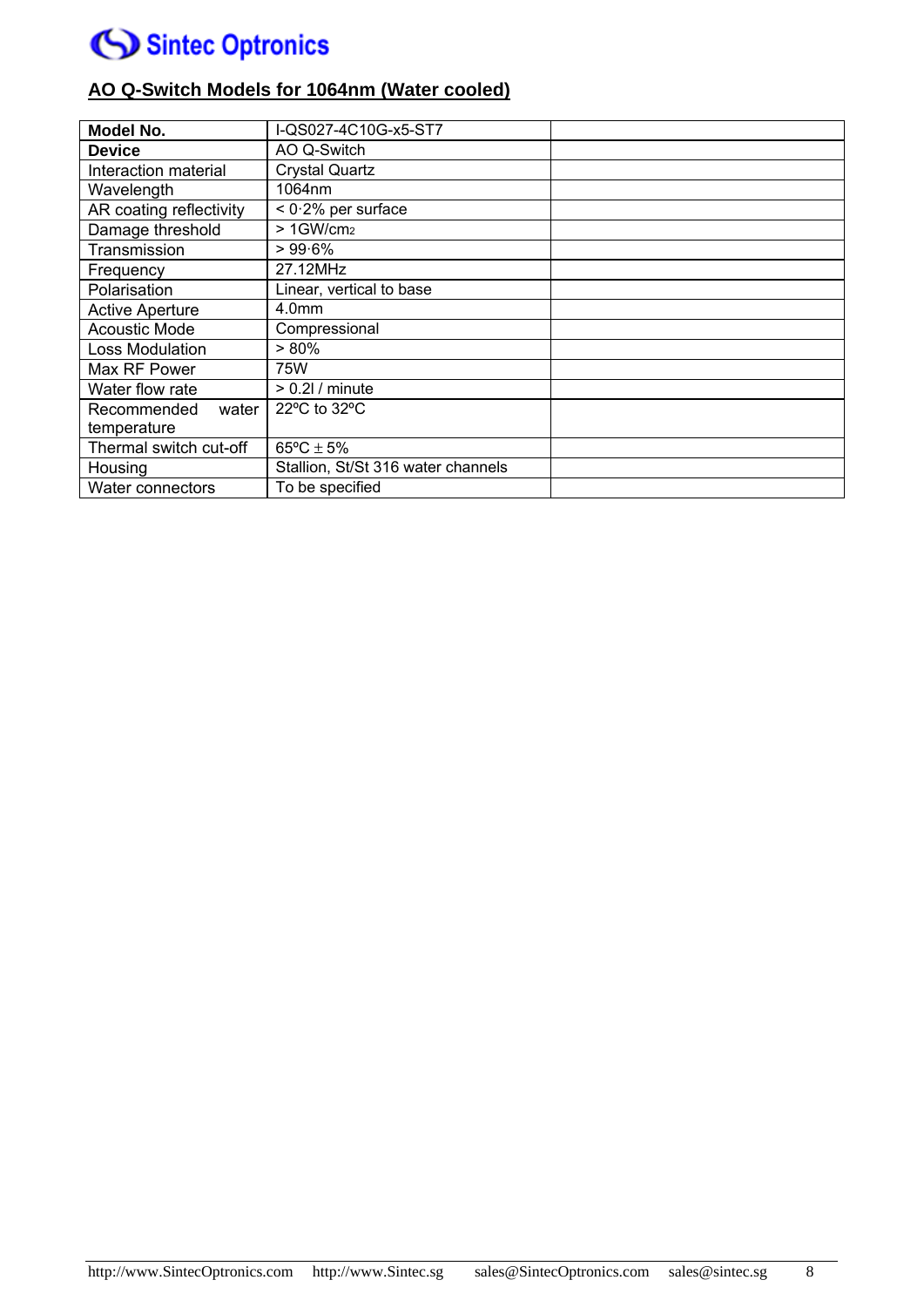

| Model No.               | I-QS027-4S4V2-x5-ST1                     | I-QS041-2C10V5-4-HC1     |
|-------------------------|------------------------------------------|--------------------------|
| <b>Device</b>           |                                          |                          |
| Interaction material    | Infrasil (water-free fused silica)       | <b>Crystal Quartz</b>    |
| Wavelength              | 1550nm                                   | 1900 to 2100nm           |
| Polarisation            | Any                                      | Linear, vertical to base |
| AR coating reflectivity | $< 0.2\%$ per surface                    | $< 0.5\%$ per surface    |
| Damage threshold        | $> 500$ MWcm-2                           | $> 500$ MWcm-2           |
| Transmission            | $> 99.6\%$                               | $>99.0\%$                |
| Frequency               | 27.12MHz                                 | 40.68MHz                 |
| <b>Active Aperture</b>  | 4.0 <sub>mm</sub>                        | 2.0 <sub>mm</sub>        |
| <b>Acoustic Mode</b>    | Shear                                    |                          |
| <b>VSWR</b>             | $< 1.2$ :1 ( $< 1.4$ :1 at 50W RF power) | < 1.2:1                  |
| Rise time               |                                          | $113$ ns/mm              |
| Loss Modulation         | $>60\%$                                  | >45%                     |
| Max RF Power            | 100W                                     | $20W$ (max)              |
| Storage temperature     |                                          | $-20$ to $+70$ degC      |

### **AO Q-Switch at Other Wavelengths (Water Cooled)**

| Model No.               | QS027-4J-xxx                        | I-QS027-5S4Y-x5-ST1                 |
|-------------------------|-------------------------------------|-------------------------------------|
| Interaction material    | Fused Silica (Infrasil, water-free) | Fused Silica (Infrasil, water-free) |
| Wavelength              | 1550nm                              | 946nm                               |
| AR coating reflectivity | $< 0.2\%$ per surface at 1550nm     | $< 0.2\%$ per surface at 1550nm     |
| Damage threshold        | > 500MWcm-2                         | > 1GWcm-2                           |
| Polarisation            | Random                              | Random                              |
| Interaction length      | 46.0mm                              | 46.0mm                              |
| RF frequency            | 27.12MHz                            | 27.12MHz                            |
| <b>VSWR</b>             | < 1.21                              | < 1.21                              |
| <b>Acoustic Mode</b>    | Shear                               | Shear                               |
| Active aperture         | 1.6 <sub>mm</sub>                   | 5.0mm                               |
| Clear aperture          | 8.0mm                               | 8.0mm                               |
| Loss modulation         | > 70% at 50W; > 85% at 100W         | >75%                                |
| Housing                 | Standard QS27-xx-xxx                | Stallion                            |
| Water connectors        | Barbed or Screw fit                 | Push fit                            |

| Model No.               | I-QS041-3C4H-x5-ST1                | QS027-4H-xxx                       |
|-------------------------|------------------------------------|------------------------------------|
| Interaction material    | Fused Silica(Infrasil, water-free) | Infrasil (water-free fused silica) |
| Wavelength              | 1319 - 1342nm                      | 1319-1342nm                        |
| AR coating reflectivity | < 0.2% per surface at 1319-1342nm  | < 0.2% per surface                 |
| Damage threshold        | > 1000MWcm-2                       | > 1000MWcm-2                       |
| Polarisation            | Linear (vertical to base))         | Linear (vertical to base)          |
| Interaction length      | 46.0mm                             | 46.0mm                             |
| RF frequency            | 40.68MHz                           | 27.12MHz                           |
| <b>VSWR</b>             | < 1.21                             | < 1.21                             |
| <b>Acoustic Mode</b>    | Compressional                      | Compressional                      |
| Active aperture         | 3.0 <sub>mm</sub>                  | 5.0mm                              |
| Clear aperture          | 8.0 <sub>mm</sub>                  |                                    |
| Loss modulation         | $\sim$ 85% at 40W RF power         | > 80% at 50W RF power              |
| Housing                 | Stallion                           | Standard QS24/27-xx-xxx            |
| Water connectors        | Push-fit                           | <b>Barbed</b>                      |

| Model No.                                                  | QS027-4G/M-xxx                     | QS027-4C/G-xxx        |  |
|------------------------------------------------------------|------------------------------------|-----------------------|--|
| Interaction material                                       | Infrasil (water-free fused silica) | <b>Fused Silica</b>   |  |
| Wavelength                                                 | 1064nm / 2128nm                    | 532/1064nm            |  |
| AR coating reflectivity<br>$< 0.2\%$ per surface at 1064nm |                                    | $< 0.2\%$ per surface |  |
|                                                            | $< 0.3\%$ per surface at 2128nm    |                       |  |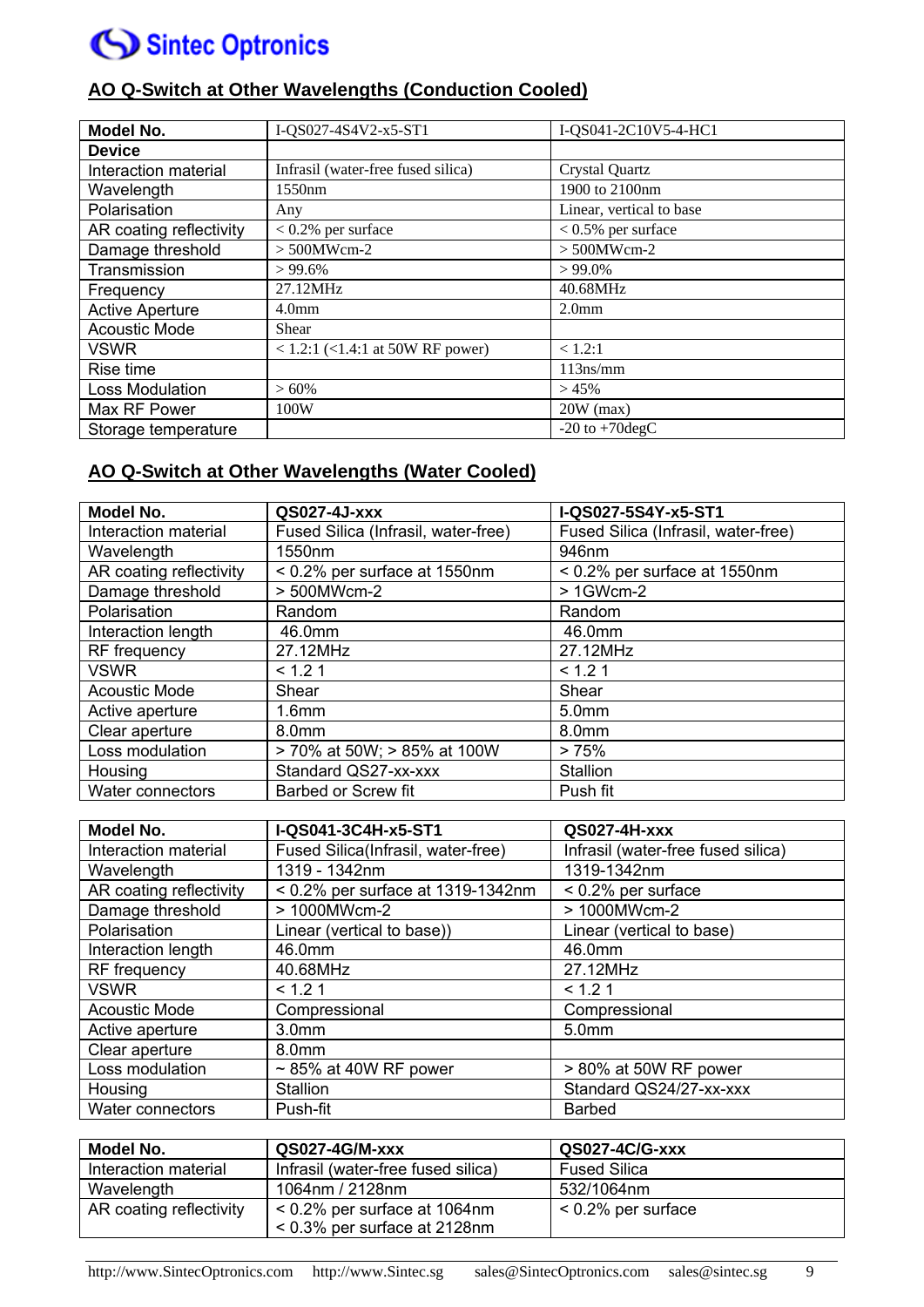| Transmission:           | > 99.6% at 1064nm<br>> 99.4% at 2128nm | >99.6%                     |
|-------------------------|----------------------------------------|----------------------------|
| Damage threshold        | > 500MW/cm2                            | > 500M W/cm                |
| Polarisation            | Linear, vertical to base               | Linear, vertical to base   |
| <b>Active Aperture:</b> | 5.0 <sub>mm</sub>                      | 4.0mm                      |
| Interaction length      | 46.0mm                                 | 46.0mm                     |
| RF frequency            | 27.12MHz                               | 27.12MHz                   |
| <b>VSWR</b>             | < 1.21                                 | < 1.21                     |
| <b>Acoustic Mode</b>    | Compressional                          | Compressional              |
| Active aperture         | 5.0 <sub>mm</sub>                      |                            |
| Loss modulation         | > 85% at 45W (1064nm)                  | > 80% at 35W               |
|                         | > 75% at 100W (2128nm)                 |                            |
| Rise-time (10-90%):     | 109ns/mm                               | 109ns/mm                   |
| Housing                 | Standard QS27-xx-xxx                   | Standard QS27-xx-xxx       |
| <b>Water connectors</b> | <b>Barbed or Screw fit</b>             | <b>Barbed or Screw fit</b> |

| Model No.               | I-QS027-4S4V2-x5-ST1               | I-QS041-5C10V5-x5-ST3            |  |  |
|-------------------------|------------------------------------|----------------------------------|--|--|
| <b>Device</b>           |                                    |                                  |  |  |
| Interaction material    | Infrasil (water-free fused silica) | <b>Crystal Quartz</b>            |  |  |
| Wavelength              | 1550 <sub>nm</sub>                 | 1900 - 2100nm                    |  |  |
| Polarisation            | Any                                |                                  |  |  |
| AR coating reflectivity | $< 0.2\%$ per surface              | $< 0.5\%$ per surface            |  |  |
| Damage threshold        | $> 500$ MWcm-2                     | $> 500$ MWcm-2                   |  |  |
| Transmission            | >99.6%                             | $>99.0\%$                        |  |  |
| Frequency               | 27.12MHz                           | 40.68MHz                         |  |  |
|                         |                                    |                                  |  |  |
| <b>Active Aperture</b>  | 4.0 <sub>mm</sub>                  | 5.0 <sub>mm</sub>                |  |  |
| <b>Acoustic Mode</b>    | Shear                              | Compressional                    |  |  |
| <b>VSWR</b>             | < 1.2:1 (<1.4:1 at 50W RF power)   | < 1.2:1 (<1.4:1 at 50W RF power) |  |  |
| <b>Loss Modulation</b>  | > 60%                              | 70%                              |  |  |
| Max RF Power            | 100W                               | 50W                              |  |  |
| Water flow rate         | $> 0.21/$ minute                   | $> 0.21/$ minute                 |  |  |
| Water cooling channel   | Stainless steel 316                | Stainless steel 316              |  |  |
| material                |                                    |                                  |  |  |
| Recommended<br>water    | +22oC to +32oC                     | $+220C$ to $+320C$               |  |  |
| temperature             |                                    |                                  |  |  |
| Thermal switch cut-off  | $+550C + -50C$                     | $+650C + -50C$                   |  |  |
| Storage temperature     | 0 to $+50 \text{deg}C$             | $-20$ to $+70$ degC              |  |  |
|                         |                                    |                                  |  |  |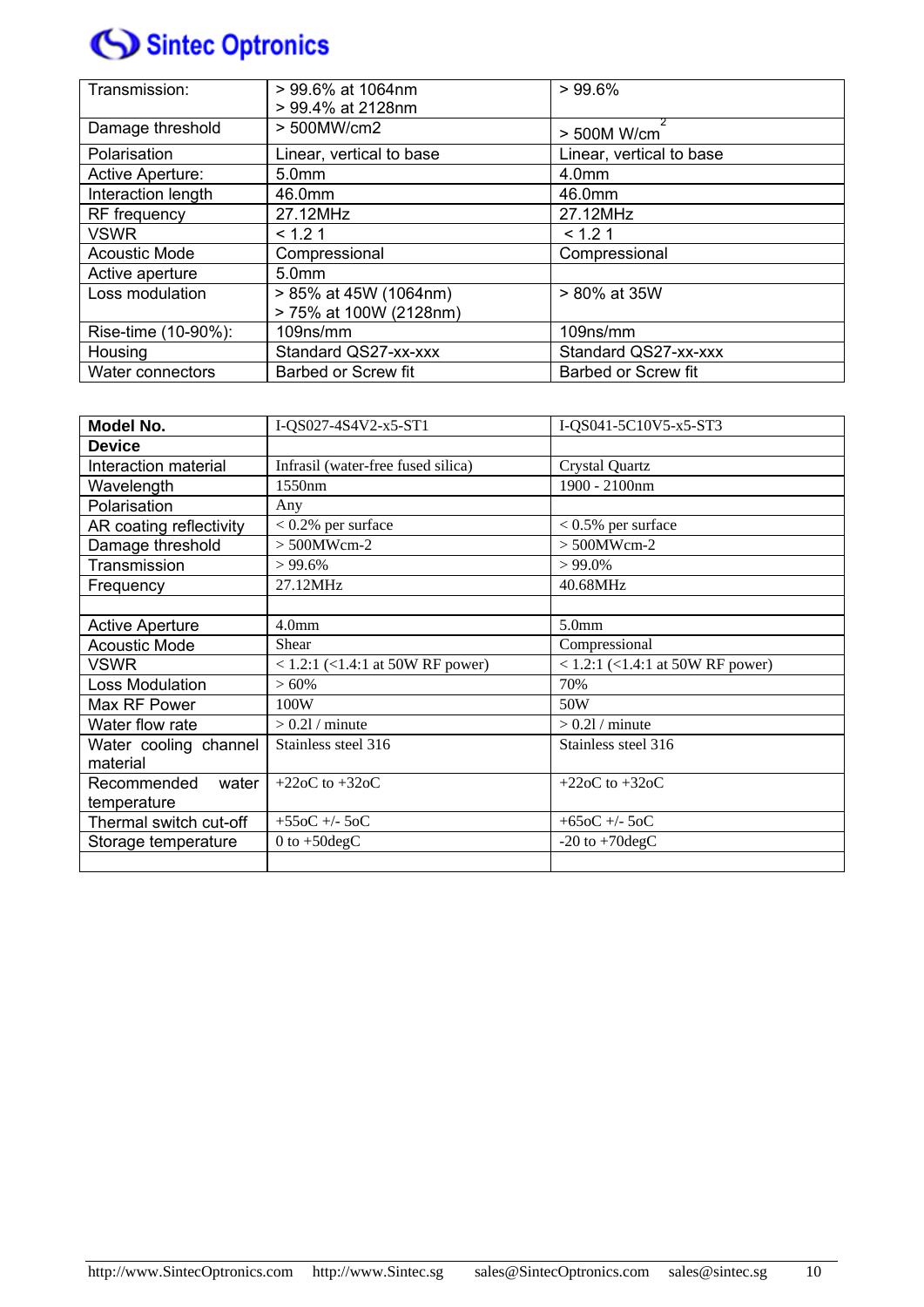

| Model No.               | QS027-4M-AP1                          | QS027-4H-xxx                        |
|-------------------------|---------------------------------------|-------------------------------------|
| Interaction material    | Fused Silica (Infrasil, water-free)   | Fused Silica (Infrasil, water-free) |
| Wavelength              | 1980 - 2050nm                         | 1342 / 1550nm                       |
| AR coating reflectivity | $< 0.2\%$ per surface at 1980 -       | < 0.2% per surface at 1342nm        |
|                         | 2050nm                                | < 0.5% per surface at 1550nm        |
| Damage threshold        | > 500MW/cm2                           | > 500M W/cm                         |
| Polarisation            | Linear (vertical to base)             | Any                                 |
| Active Aperture:        | $4.0$ mm                              | 1.6 <sub>mm</sub>                   |
| Interaction length      | 46·0mm                                |                                     |
| RF frequency            | 27.12MHz                              | 27.12MHz                            |
| <b>VSWR</b>             | < 1.21                                | < 1.21                              |
| <b>Acoustic Mode</b>    | Compressional                         | Compressional                       |
| Loss modulation         | $\sim$ 55% at 50W (3mm beam diameter) | 70% at 50W RF power                 |
|                         |                                       | > 85% at 75W RF power               |
| Rise-time (10-90%):     | 109ns/mm                              | 109ns/mm                            |
| Housing                 | Standard QS27-xx-xxx                  | Standard QS27-xx-xxx                |
| Water connectors        | <b>Barbed or Screw fit</b>            | <b>Barbed or Screw fit</b>          |

| Model No.               | I-QS050-1.4V10M-U5-HI10    | I-QS027-5C4G-x5-SOx      |
|-------------------------|----------------------------|--------------------------|
| Interaction material    | <b>Crystal Quartz</b>      | <b>Fused Silica</b>      |
| Wavelength              | 2053nm                     | 1060-1125nm              |
| AR coating reflectivity | $< 0.2\%$ per surface      | < 0.3% per surface       |
| Polarisation            | Linear (vertical to base)  | Linear, vertical to base |
| Active Aperture:        | 1.4 <sub>mm</sub>          | 5mm                      |
| Interaction length      | 46·0mm                     |                          |
| RF frequency            | 50MHz                      | 27MHz                    |
| <b>VSWR</b>             | < 1.21                     |                          |
| <b>Acoustic Mode</b>    | Very High Efficiency (VHE) |                          |
| Loss modulation         | >95%                       | $> 80\%$                 |
| Housing                 | Stallion                   | Stallion                 |
| Water connectors        | Push in                    | Push in                  |

| Model No.               | QS027-10M-NL5             | I-QS027-4C10V5(BR)-x5-IS6 |  |
|-------------------------|---------------------------|---------------------------|--|
| Interaction material    | <b>Crystal Quartz</b>     | <b>Crystal Quartz</b>     |  |
| Wavelength              | 2054nm                    | 2000-2100nm               |  |
| AR coating reflectivity | < 0.2% per surface        | < 0.2% per surface        |  |
| Polarisation            | Linear (vertical to base) | Linear (vertical to base) |  |
| Active Aperture:        | 5 <sub>mm</sub>           | 4 <sub>mm</sub>           |  |
| Interaction length      | 46·0mm                    | 46·0mm                    |  |
| RF frequency            | 27.12MHz                  | 27MHz                     |  |
| <b>VSWR</b>             | < 1.21                    | < 1.21                    |  |
| <b>Acoustic Mode</b>    | Compressional             | Compressional             |  |
| Loss modulation         | $~\sim$ 80% at 100W       | $>80\%$                   |  |
| Rise-time (10-90%):     | $109$ ns/mm               | $109$ ns/mm               |  |
| Housing                 | Standard QS27-xx-B        | <b>Stallion</b>           |  |
| Water connectors        | Barbed                    | Push in                   |  |

#### **Application Notes:**

- The surface of the crystal inside Q-switch should be kept clean and dry. If the surface is contaminated, the surface will easily be burnt due to high power laser beam.
- The cooling water should be de-ionised water or distilled water for QS series Q-switches. Please do not use city water as cooling water. Otherwise, the cooling channels will be corrupted and then the Q-switch will be damaged.
- The damage caused by non-proper use is not within the warranty.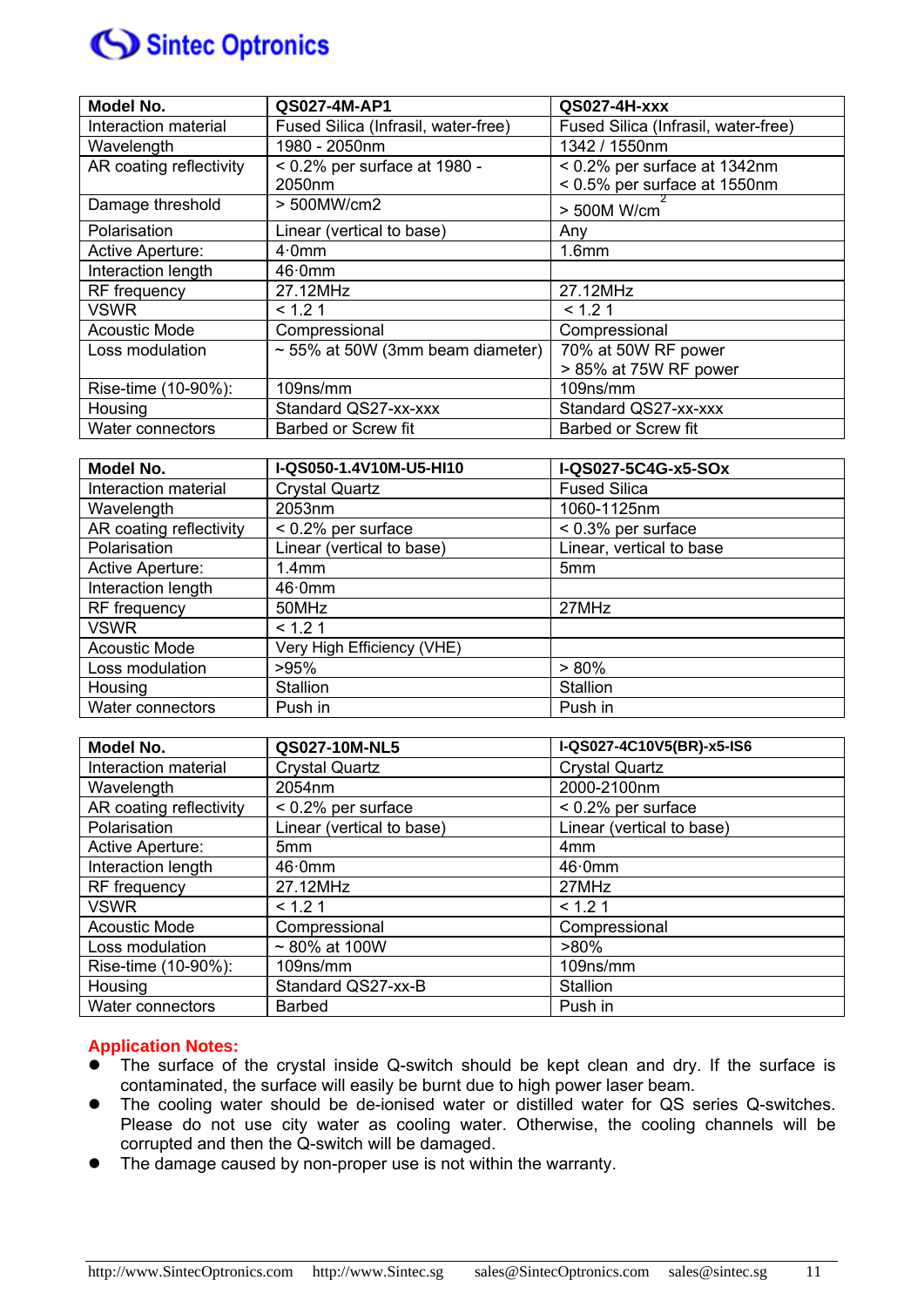### **I-QS080-0.5C10G-8-GH48**

- Compact package
- Conduction cooled
- **•** High damage threshold
- High efficiency
- Custom configurations available



A untra-compact conduction-cooled Acousto-Optic QSwitch, ideally suited to short cavity end pumped

Nd:YAG & Nd:YVO4 lasers. Utilising top grade Crystal Quartz for increased efficiency & thermal stability, with high quality optical finishing & high damage threshold antireflection coatings to provide high damage threshold & low insertion loss. In addition to the specifications indicated, we also offer alternative wavelengths, RF frequencies, active apertures & an extensive range of mechanical housing configurations. We also offer full custom design & manufacturing, enabling our customers to achieve the perfect solution.

| <b>Model No.</b>        | I-QS080-0.5C10G-8-GH48   |
|-------------------------|--------------------------|
|                         |                          |
| <b>Device</b>           |                          |
| Interaction material    | <b>Crystal Quartz</b>    |
| Wavelength              | 1064nm                   |
| AR coating reflectivity | $< 0.2\%$ per surface    |
| Damage threshold        | $>1$ GW/cm $2$           |
| Transmission            | $>99.6\%$                |
| Frequency               | 80MHz                    |
| Polarisation            | Linear, vertical to base |
| <b>Active Aperture</b>  | 0.5 <sub>mm</sub>        |
| <b>Acoustic Mode</b>    | Compressional            |
| Separation angle        | 14.9mrad                 |
| Rise time               | 113ns/mm                 |
| Loss Modulation         | $>=$ 85%                 |
| Max RF Power            | 10W (max)                |
| Storage Temperature     | -20 to $+70$ degC        |

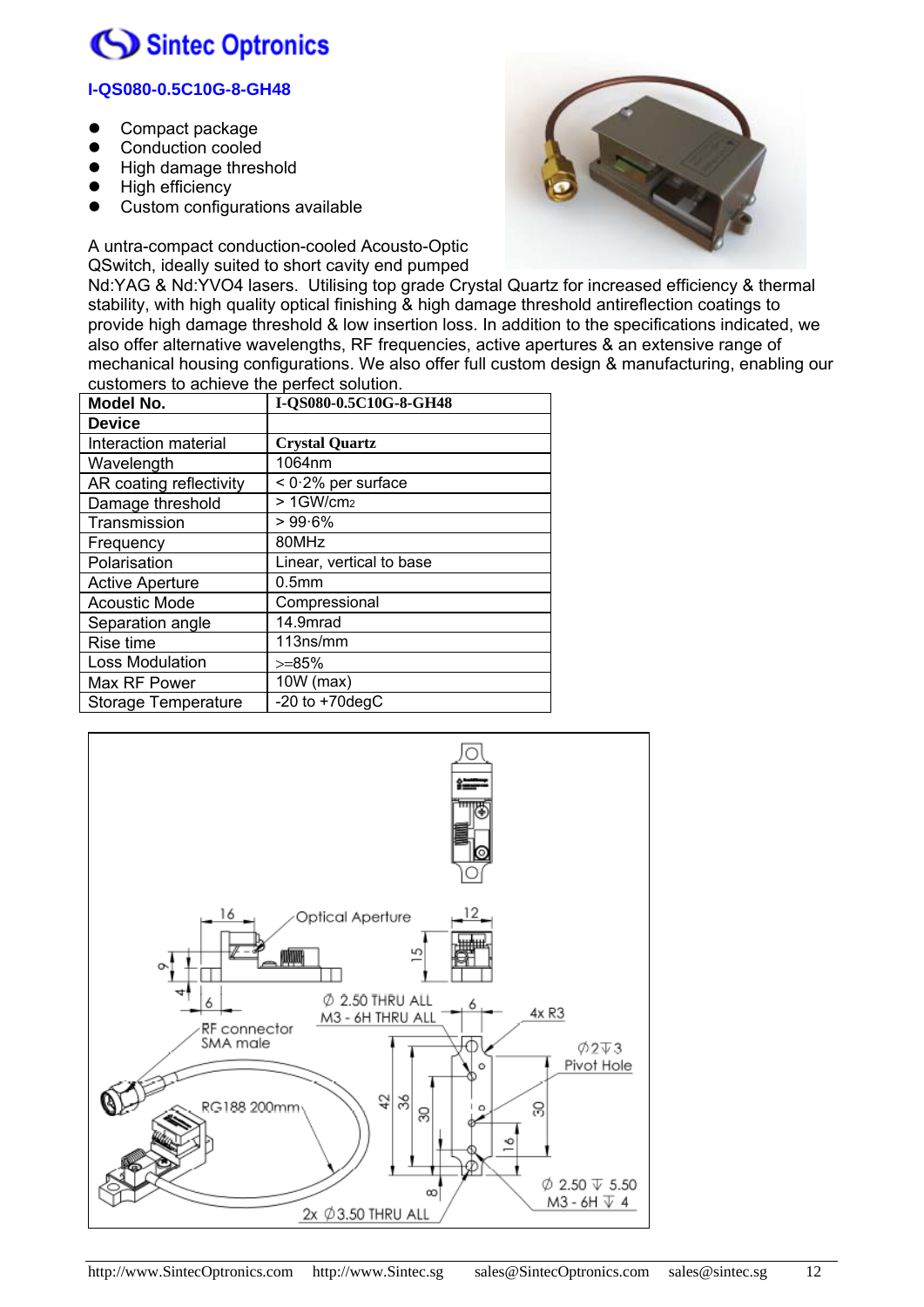### **I-QS080-1C10G-8-GH28**

- Compact package
- Conduction cooled
- **•** High damage threshold
- High efficiency
- Custom configurations available

A compact conduction-cooled Acousto-Optic QSwitch, ideally suited to short cavity end pumped Nd:YAG & Nd:YVO4 lasers. Utilising top grade Crystal Quartz for increased efficiency & thermal stability, with high quality optical finishing & high damage threshold antireflection coatings to provide high damage threshold & low insertion loss. In addition to the specifications indicated, we also offer alternative wavelengths, RF frequencies, active apertures & an extensive range of mechanical housing configurations. We also offer full custom design & manufacturing, enabling our customers to achieve the perfect solution.

| <b>Model No.</b>        | I-QS080-1C10G-8-GH28     |
|-------------------------|--------------------------|
| <b>Device</b>           |                          |
| Interaction material    | <b>Crystal Quartz</b>    |
| Wavelength              | 1030 to 1064nm           |
| AR coating reflectivity | $< 0.2\%$ per surface    |
| Damage threshold        | > 1GW/cm2                |
| Transmission            | $>99.6\%$                |
| Frequency               | 80MHz                    |
|                         |                          |
| Polarisation            | Linear, vertical to base |
| <b>Active Aperture</b>  | 1.0 <sub>mm</sub>        |
| <b>Acoustic Mode</b>    | Compressional            |
| Separation angle        | 14.9mrad                 |
| Rise time               | 113ns/mm                 |
| Loss Modulation         | >=85%                    |
| Max RF Power            | 10W (max)                |
| Storage Temperature     | -20 to $+70$ degC        |

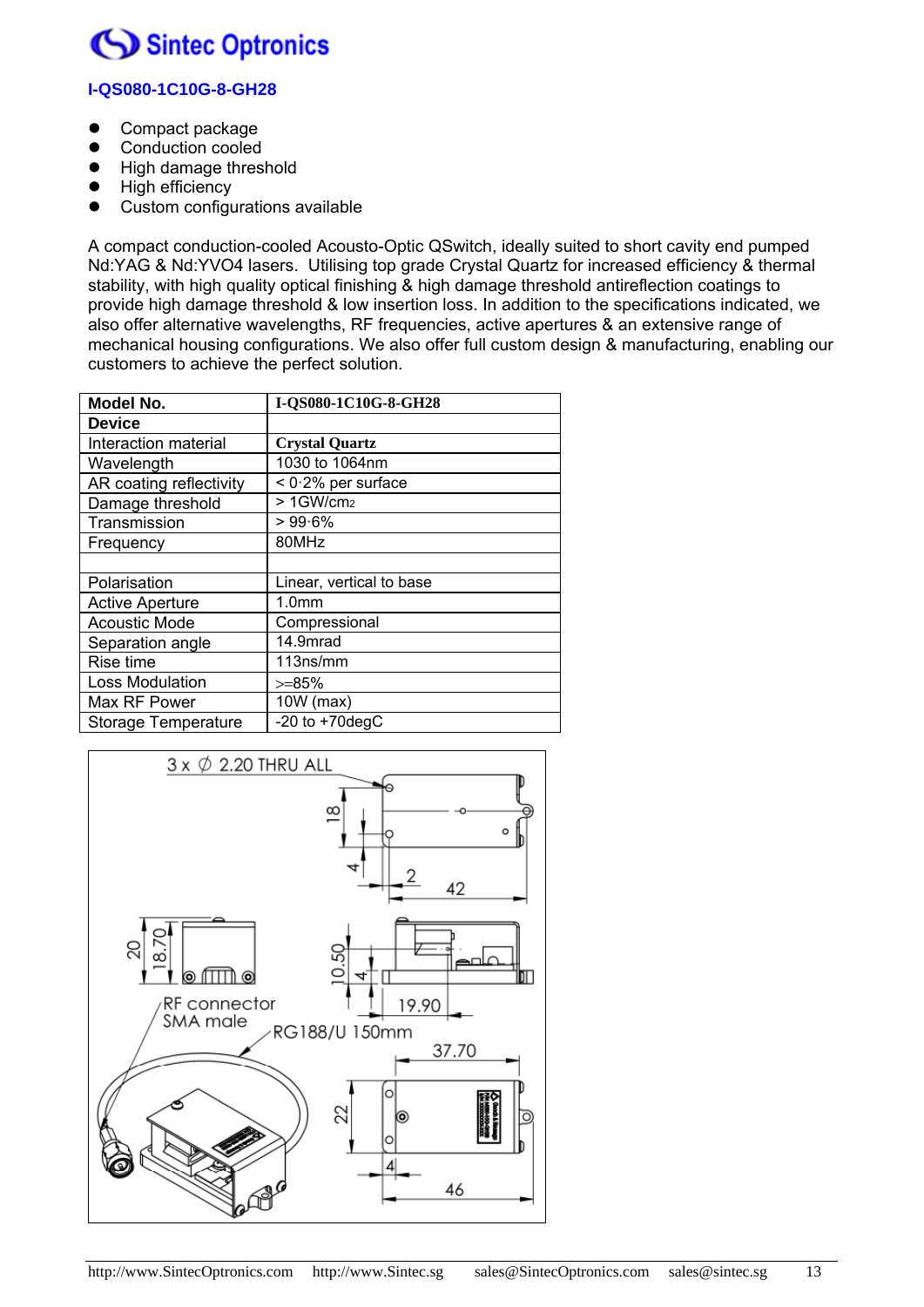### **2. Super Q-Switch (SQS)**

- High efficiency
- For unpolarised, high power, high gain lasers
- 2 x 50W RF power handling

A new compressional mode, water-cooled, AO Q-Switch designed for use in high power unpolarised lasers giving faster switching, better pulse-to-pulse stability and higher power densities. Enhance your systems performance with greater punch and increased power, specifically for laser processing applications.



Before the Super Q-Switch, some customers were using 2 x Compressional mode Q-Switches (like the QS27-4C-S) in the same cavity. One of the Q-Switches is rotated 90degrees to the other. Because the Compressional mode Q-Switch is more efficient for polarised light, the first Q-Switch would block one polarisation & the second Q-Switch blocks the other. This is a good solution, but takes a large space in the cavity. The Super Q-Switch gives the same performance as using 2 x Compressional Q-Switch, but they are incorporated into 1 device.

This Q-switch uses a dual channel driver to operate two orthogonal compressional mode transducers bonded to a single monolithic optical cell and mounted in one convenient housing. Our proprietary bonding techniques and power handling technology allows this device to operate up to 50W per channel giving an efficient, compact, single device for the next generation of high power, high gain, solid state lasers.

| $\sim$ $\sim$ $\sim$ $\sim$ $\sim$ $\sim$ |                                   |  |
|-------------------------------------------|-----------------------------------|--|
| <b>Interaction Material</b>               | <b>Fused Silica</b>               |  |
| Wavelength                                | 1047 to 1064nm                    |  |
| <b>Anti-Reflection Coating</b>            | $< 0.2\%$ per surface             |  |
| Damage Threshold                          | > 500MWcm-2 (1GWcm-2 typical)     |  |
| Transmission (single pass)                | $>99.6\%$                         |  |
| Frequency                                 | 24.00 or 27.12MHz                 |  |
| <b>VSWR</b>                               | $<$ 1.2:1 (50. input impedance)   |  |
| <b>Active Aperture</b>                    | 1.6, 2, 3, 4, 5 or 6.5mm2         |  |
| <b>Clear Aperture</b>                     | $9 \times 9$ mm                   |  |
| <b>Acoustic Mode</b>                      | Compressional (Orthogonal)        |  |
| Rise-Time / Fall-Time                     | 109ns/mm                          |  |
| <b>RF Power Rating</b>                    | 2 x 50W CW                        |  |
| <b>Water Flow Rate</b>                    | 190cc / minute, minimum           |  |
| Maximum Water Temperature                 | +40°C (recommended, 22°C to 32°C) |  |
| <b>Water Connectors</b>                   | Screw-fit or Barbed (push-on)     |  |
| <b>Thermal Switch Cut-Off</b>             | +55 $^{\circ}$ C ± 5 $^{\circ}$ C |  |
| Housing / Flow Chamber Material           | Aluminium HE30TF                  |  |

#### **(1) QS2x-xD-x-xxx**

#### **(2) I-QS027-6.5D10G-B5**

| Model No:                     | I-QS027-6.5D10G-B5    |  |
|-------------------------------|-----------------------|--|
| Device:                       | AO Q-Switch           |  |
| Interaction material:         | <b>Crystal Quartz</b> |  |
| Wavelength: Damage threshold: | 1064nm > 1GW/cm2      |  |
| AR coating reflectivity:      | $< 0.2\%$ per surface |  |
| Transmission:                 | $> 99.6\%$            |  |
| Frequency:                    | 27.12MHz              |  |
| VSWR:                         | $<$ 1.3:1 at 0dBm     |  |
| Optical polarisation:         | Random                |  |
| Active aperture:              | 6.5 <sub>mm</sub>     |  |
| Acoustic mode:                | Compressional, dual   |  |
| Rise-time (10-90%):           | 113ns/mm              |  |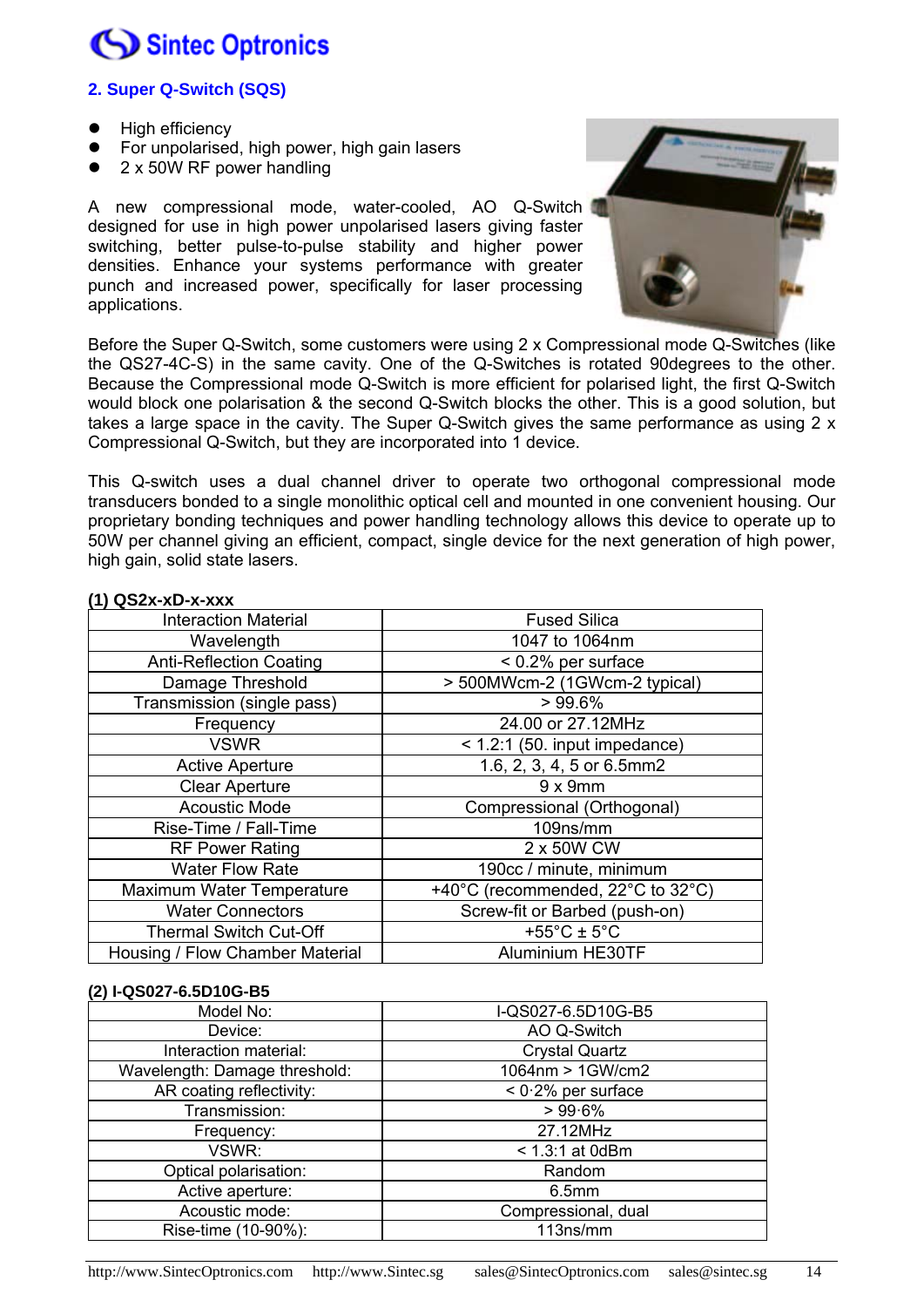| Loss Modulation:        | > 90% at 40W RF / Channel                            |  |
|-------------------------|------------------------------------------------------|--|
| Maximum RF power:       | 50W per channel                                      |  |
| Cooling:                | Water                                                |  |
| Thermal switch cut-off: | $65^{\circ}$ C ± 5%                                  |  |
| Water connectors:       | <b>Barbed</b>                                        |  |
| Housing material:       | Aluminium                                            |  |
| Temperature range:      | -20 $\mathrm{^{\circ}C}$ to +70 $\mathrm{^{\circ}C}$ |  |

#### **Driver Selection**

N390xx-yyDMzzz-2CH

- Aperture size 1.6D, 2D or 3D, use 25W dual channel driver
- Aperture size 4D, 5D or 6.5D, use 50W dual channel driver

#### **RF Power for Super QS & VHE QS :**

The following table shows the RF powers required at the theoretical peak loss modulations for FS (Fused Silica) and CQ (Crystal Quartz) SQS (24/27MHz) and VHE devices (68MHz).

| Aperture size /<br>mm | Approximate $\phi$<br>mm | FS SQS<br>/W    | CQ SQS<br>/ W | <b>FS VHE</b><br>/ W | <b>CQ VHE</b><br>/W |
|-----------------------|--------------------------|-----------------|---------------|----------------------|---------------------|
| 1.6                   |                          | ~15             | ~10           | ~55                  | $~1$ $~1$           |
|                       | 1.5                      | ~20             | ~15           | $~1$ ~70             | ~50                 |
|                       | ⌒                        | ~25             | ~20           | $~100$ (max)         | $~1$ $~70$          |
|                       | 2.5                      | $~1$ - 35       | ~25           |                      | $-90$               |
| 5                     | 3.5                      | ~145            | $~1$ $~30$    |                      | $~100$ (max)        |
| 6.5                   | 5                        | $\sim$ 50 (max) | $-40$         |                      |                     |

All values are for 1064nm, SQS (super Q-switch) values stated are per channel.

#### **3. Q-Switch used in DPSS lasers**

#### **3.1 41MHz Q-switches**

- DPSS Nd:YAG / Nd:YVO4, linearly polarized
- Compact conduction cooled, crystal quartz
- 2mm active aperture

A compact, conduction-cooled, acousto-optic Q-Switch for use in DPSS Nd:YAG & Nd:YVO4 lasers. Utilising the same manufacturing technology as our industry standard, high power QS24/27 series, these compact devices offer unrivalled reliability through superior optical quality and coatings.

Optimised for use with linearly polarised beams of up to 1.6mm diameter, offering loss modulation figures exceeding 85%. Utilising Crystal Quartz as the interaction material to give increased efficiency and high thermal transfer properties allowing use at RF powers of up to 15W, conduction-cooled.

This Q-Switch can also be customised to feature alternative frequencies, active apertures and housing designs, our team of scientists will be pleased to discuss variations with you.

| Model Number                   | QS041-10G-SO3                                | QS041-10G-IN2     | I-QS041-1.5C10G-4-SO12 |
|--------------------------------|----------------------------------------------|-------------------|------------------------|
| <b>Interaction Material</b>    | <b>Crystal Quartz</b>                        |                   |                        |
| Wavelength                     | 1047 to 1064nm                               |                   |                        |
| Polarization                   | Linear, vertical to base<br>Random or linear |                   |                        |
| <b>Anti-Reflection Coating</b> | < 0.2% per surface                           |                   |                        |
| Damage Threshold               | $>1$ GW/cm <sup>2</sup>                      |                   |                        |
| <b>Transmission (single)</b>   | $>99.6\%$                                    |                   |                        |
| pass)                          |                                              |                   |                        |
| Frequency                      | 40.68MHz                                     |                   |                        |
| <b>VSWR</b>                    | <1.2:1 (50Ω input impedance)                 |                   |                        |
| <b>Active Aperture</b>         | 1.6 <sub>mm</sub>                            | 1.8 <sub>mm</sub> | 1.5 <sub>mm</sub>      |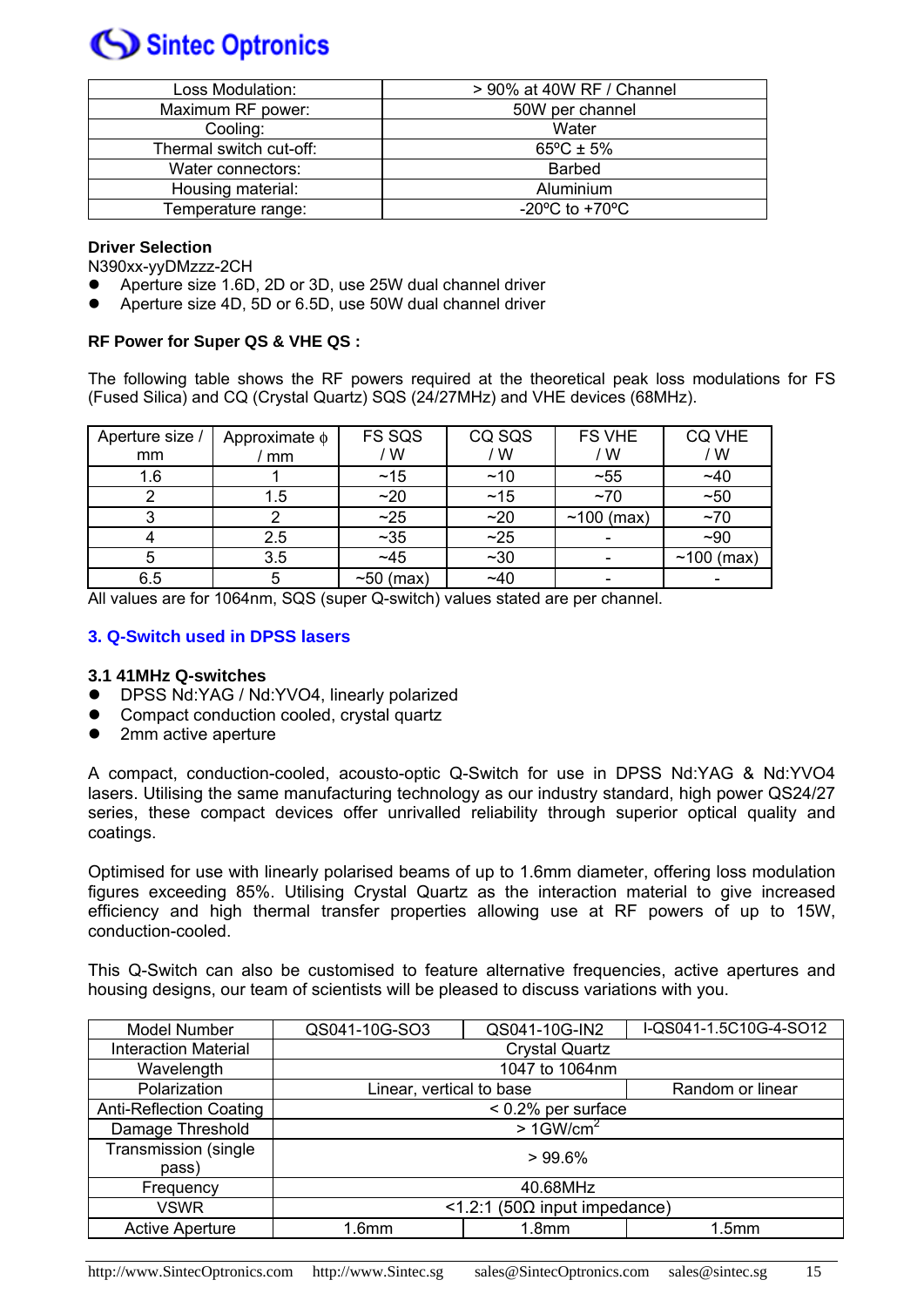

| Acoustic Mode          | Compressional           |              |                   |
|------------------------|-------------------------|--------------|-------------------|
| Rise-Time / Fall-Time  | $109$ ns/mm             | 113ns/mm     | 113ns/mm          |
| <b>Loss Modulation</b> | >85%                    | >85%         | 85% (polarised)   |
|                        |                         |              | 70% (unpolarised) |
| Separation Angle       | 7.6mrad                 |              |                   |
| <b>RF Power Rating</b> | 20W CW                  |              |                   |
| Cooling                | Conduction through base |              |                   |
| Dimension              | 35x33x24mm              | 35x35.7x26mm | 33x31.9x24mm      |
| Q-switch driver        | R39041-20DMFPS-SC       |              |                   |

#### **3.2 80MHz Q-switches**

- DPSS systems, polarisation insensitive
- Miniature size, conduction-cooled
- 1.0mm active aperture

We present probably the smallest, conductioncooled, acousto-optic Q-Switch currently in production anywhere in the world. Specifically designed for use in miniature, short-pulse, low power, DPSS lasers, the tiny size of this device facilitates Q-Switching of the shortest cavities.

Utilising a highly efficient crystalline interaction material, greater than 85% loss modulation can



be achieved without the need for active cooling - just bolt the Q-Switch to the laser rail and switch on!

Operating at 80MHz carrier frequency, the diffracted beams are sufficiently separated for most short cavities and pulse repetition rates of 100kHz or more are possible.

| Model                          | QS080-2G-3D1                                       | I-QS080-1.5C10G-4-SO12                 |  |
|--------------------------------|----------------------------------------------------|----------------------------------------|--|
| <b>Interaction Material</b>    | <b>Tellurium Dioxide</b>                           | <b>Crystal Quartz</b>                  |  |
| Wavelength                     | 1047 to 1064nm                                     | 1064nm                                 |  |
| Polarization                   | Insensitive                                        | Random or linearly polarised           |  |
| <b>Anti-Reflection Coating</b> | $< 0.2\%$ per surface<br><0.2% per surface         |                                        |  |
| Damage Threshold               | $>10$ MWcm <sup>2</sup>                            | $>1$ GW/cm <sup>2</sup>                |  |
| Transmission (single pass)     | $>99.5\%$                                          | $> 99.6\%$                             |  |
| Frequency                      | 80MHz                                              | 80MHz                                  |  |
| <b>VSWR</b>                    | <1.2:1 (50Ω input impedance)                       | <1.2:1 (50Ω input impedance)           |  |
| <b>Active Aperture</b>         | 1.0 <sub>mm</sub>                                  | 1.5mm                                  |  |
| <b>Acoustic Mode</b>           | Compressional                                      | Compressional                          |  |
| Rise-Time / Fall-Time          | 153ns/mm                                           | 113ns/mm                               |  |
| <b>Loss Modulation</b>         | >85% at 3W (typical)                               | >85% (polarised)<br>>70% (unpolarised) |  |
| Beam Angle                     | 20mrad                                             | 14.9mrad                               |  |
| <b>RF Power Rating</b>         | 3W, CW                                             | <b>20W</b>                             |  |
|                                |                                                    |                                        |  |
| Cooling                        | Conduction through base<br>Conduction through base |                                        |  |
| <b>RF</b> Driver               | R39080-3DMzzz-SC                                   |                                        |  |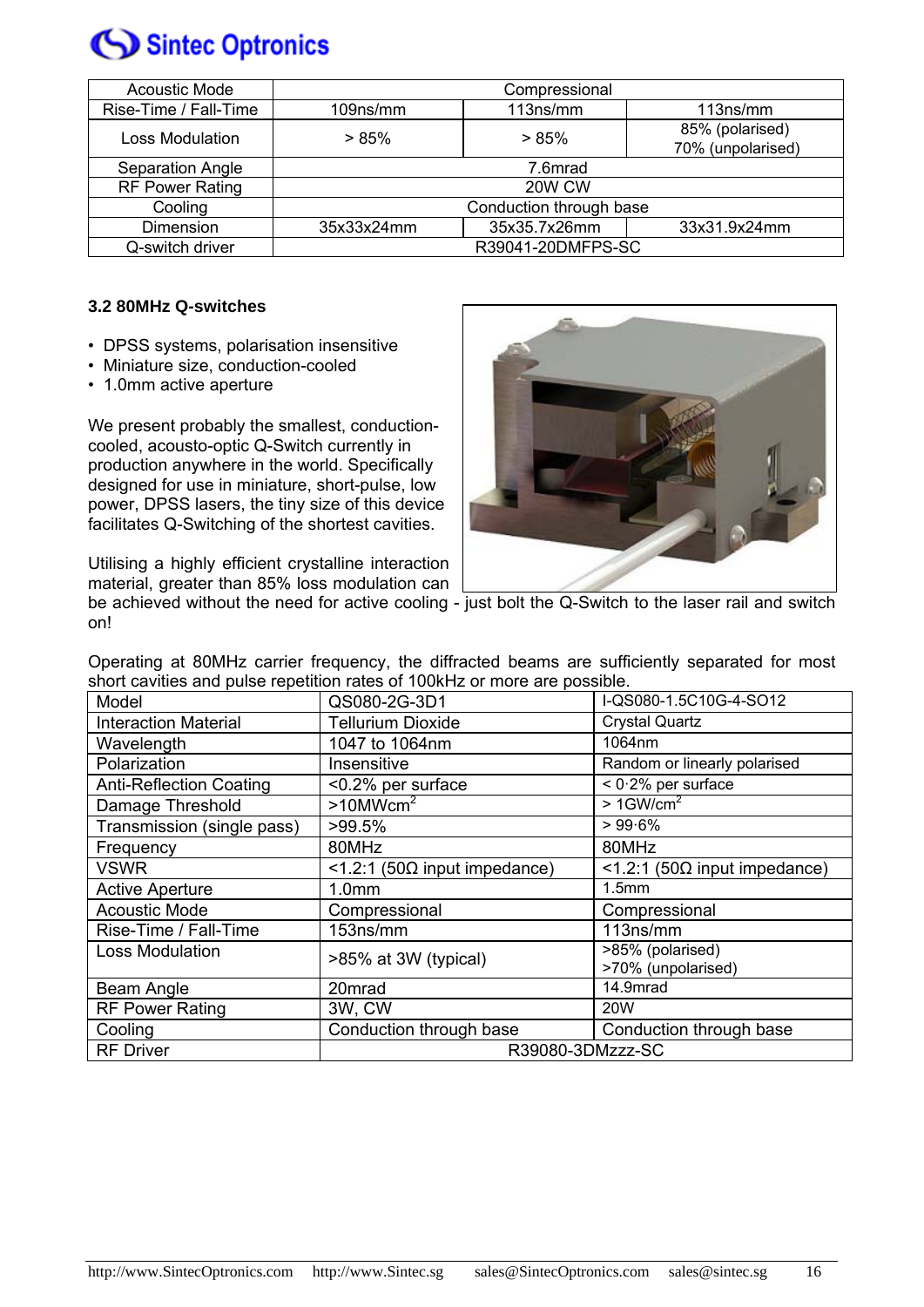

| Model                       | 97-03277-01                  | 97-03278-02    | 97-03300-01      | 97-03306-01 |
|-----------------------------|------------------------------|----------------|------------------|-------------|
| <b>Interaction Material</b> | <b>Crystal Quartz</b>        |                |                  |             |
| <b>Acoustic Velocity</b>    | $5.74$ mm/ $\mu$ s           |                |                  |             |
| Active Aperture*            | $1$ mm                       | $1 \text{ mm}$ | $1.5 \text{ mm}$ | $2.0$ mm    |
| <b>Center Frequency</b>     | 80MHz                        |                |                  |             |
| <b>VSWR</b>                 | <1.2:1 (50Ω input impedance) |                |                  |             |
| Wavelength                  | 1064nm                       |                |                  |             |
| <b>Insertion Loss</b>       | Max 1%                       |                |                  |             |
| Reflectivity                | Max 0.1% per surface         |                |                  |             |
| <b>AR Coating</b>           | MIL-C-48497                  |                |                  |             |
| Damage Threshold            | $500$ MW/cm <sup>2</sup>     |                |                  |             |
| Polarization                | Linear, vertical to the base |                |                  |             |
| <b>RF Power rating</b>      | <b>12W</b>                   | 3.5W           | <b>20W</b>       | <b>25W</b>  |
| <b>Beam Separation</b>      | 14.8 mrad                    |                |                  |             |
| Rise / Fall time            | 50nsec                       |                |                  |             |
| <b>Loss Modulation</b>      | 85%                          | 50%            | 85%              | 85%         |

#### **Frequently Asked Questions**

#### **Which parameters do I need to specify if I want to order a Q-Switch?**

You will need to specify the frequency, aperture, acoustic mode and the type of water connector.

#### **Which frequency should I use?**

The answer depends on your location. There are various regulatory bodies (for example the ITU) that stipulate the maximum levels of RF radiation that can be emitted in certain frequency bands. The Q-Switch drive frequency is usually chosen to be within one of the permitted bands for the country in which it will operate. Historically, 24.0MHz has been the chosen frequency in the USA and Japan and 27.12MHz in Europe and elsewhere. However, this has been less rigidly observed in recent years and 27.12MHz is now used widely in the USA.

#### **What is the difference between clear aperture and active aperture?** ,

The clear aperture of a Q-Switch is defined by the size of the block of silica in which the light and sound interact. For the QS24/27 Series the minimum clear aperture is 9mm. The active aperture is defined by the height of the acoustic beam inside the silica block. This is the dimension that matters when specifying a Q-Switch.

#### **How do I select the appropriate aperture for my application?**

As a rule of thumb, the active aperture of the Q-Switch should be the same as the beam diameter of the laser at the point where the Q-Switch will be located. If the gain of the laser is modest it may be possible to use a Q-Switch with an active aperture one size smaller than the actual beam diameter (e.g. a 3mm active aperture Q-Switch in a laser with a 4mm diameter rod). This has the advantage of requiring lower RF drive power (drive power scales linearly with active aperture), which means less heat input and consequently greater efficiency and improved beam quality. It may even mean a lower cost driver can be used. On the downside, alignment of the Q-Switch in the cavity may be more critical.

#### **Which acoustic mode would suit me best?**

The choice is between shear (S) mode and compressional (C) mode (also known as longitudinal mode). If your laser is unpolarised you should choose shear mode. For polarised systems better results (less RF power = lower cost driver, less heat = better beam quality) will be obtained by using a compressional mode Q-Switch.

#### **Which water connector should I choose?**

The choice is between screw-on (S) connectors with a nut and olives which grip the outside of the flexible tubing, and barbed (B) push-on connectors, which grip the inside of the flexible tubing. There is little to choose between the two and it usually depends what type of pipe fitting is used as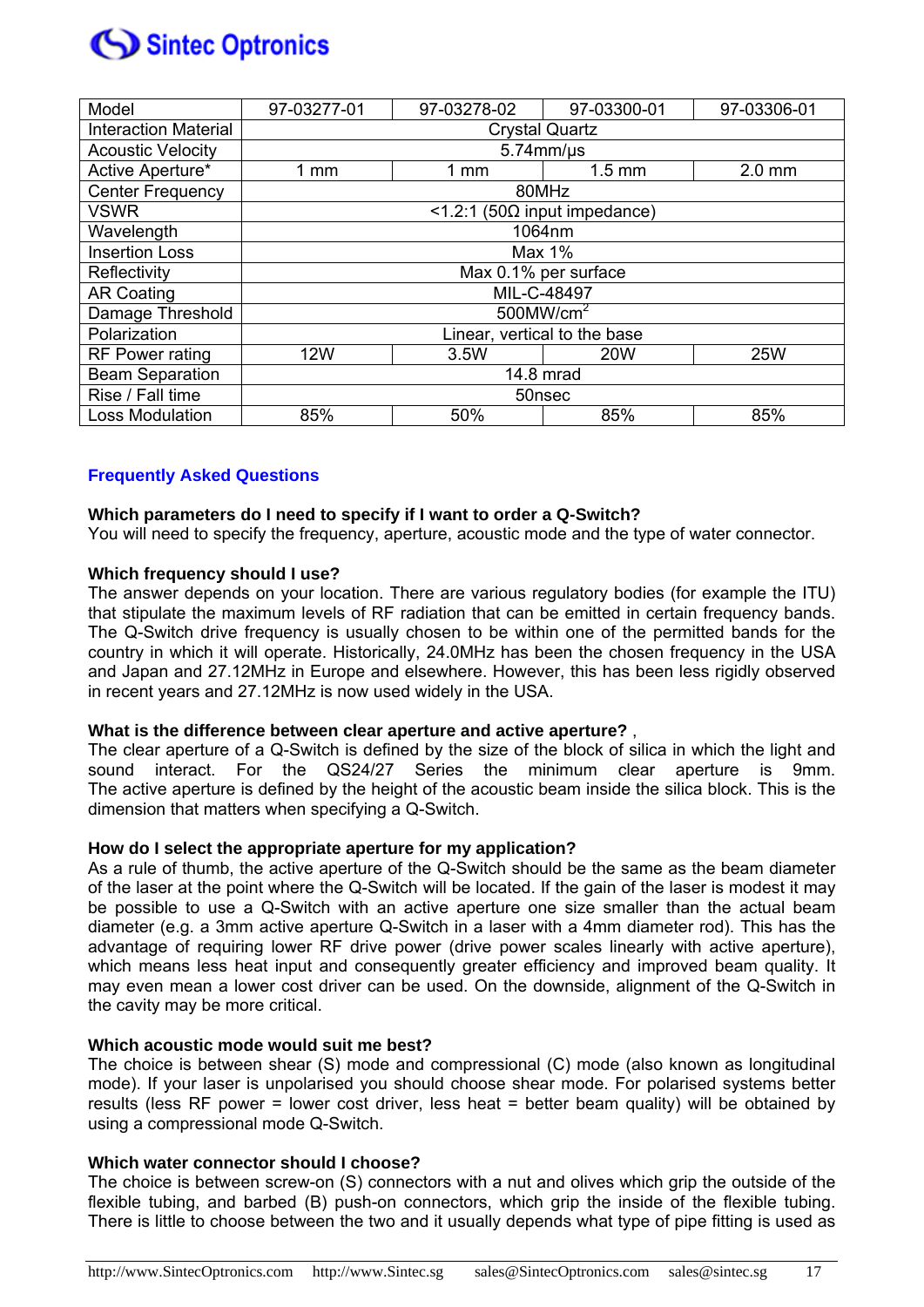standard in the laser system. Overall the push-on fittings are probably best because there is no danger of them restricting the water flow. (The olives in the screw-on type can constrict the softwall tubing usually used in laser systems.)

#### **How do I know that the Q-Switch is not over-heating?**

The Q-Switch is fitted with a thermal interlock. If, for example, the cooling water fails it will shut down the driver when the temperature reaches 50 degrees C, preventing damage to the Q-Switch.

#### **What is the optimum operating temperature of the Q-Switch?**

The temperature should be set slightly above ambient to prevent the possibility of condensation forming on the optical surfaces of the Q-Switch. Around 32 degrees C is typical. For optimum performance and lifetime we do not recommend operating the Q-Switch at temperatures above 40 degrees C.

#### **How do I know that the QS24/27 Series Q-Switch is the best choice for my application?**

Please call one of our engineers if you are in any doubt about which Q-Switch to use. The QS24/27 Series Q-Switches are 'industry standard' devices that have been developed and refined over many years. As a result they are very reliable and because they are manufactured in large quantities they are lower cost than some of the more specialised products we can offer. Basically, if you have a lamp-pumped industrial or medical Nd:YAG laser this is probably the Q-Switch for you. It is also suitable for the latest generation of high-power industrial diode-pumped lasers.

#### **I am designing a compact laser and the QS24/27 Series Q-Switch is too large. What should I do?**

G&H manufacture a range of standard compact Q-Switches that may be suitable for your application. If not, we have considerable experience of designing application-specific Q-Switches. We supply Q-switches to many of the leading diode-pumped laser manufacturers and it is likely that we will have a design that can easily be adapted to suit your requirements.

#### **I have a single-mode polarised laser. Will the QS24/27 Series Q-Switch be suitable?** ,

Yes. You can use a compressional mode version with a small active aperture (3mm or less). However, you may find that the integrated Q-switch, with its integral RF driver is a more cost effective solution that also offers performance advantages in terms of higher average Q-Switched output power.

#### **How much laser power can I hold off?** ,

It depends on the design of your laser cavity, where the Q-Switch is placed in it and so on. Hold-off is not a parameter of the Q-Switch alone, but of the Q-Switch/laser combination. We can however determine the extra-cavity loss modulation of the Q-Switch, which is a direct measure of its effectiveness at blocking the laser beam.

#### **I have a high gain laser and need the maximum possible loss modulation. How do I achieve this?** ,

There are two ways; by using two compressional mode Q-Switches in series and orientated such that the acoustic beams are orthogonal to each other you can obtain a high, polarisation insensitive, loss modulation with minimum RF drive power. Also available is a newly developed Q-Switch incorporating two orthogonal compressional mode transducers in a single monolithic cell and mounted in one convenient housing. A dual channel RF driver is available for both applications.

#### **Can I trust the damage threshold quoted in the data sheet?**

Yes. We periodically send a sample Q-Switch to a NIST certified test house to have the optical damage threshold verified. G&H take the utmost care in the polishing of the optical surfaces and in their preparation and coating. All these operations are carried out in-house in order to have total control of the process.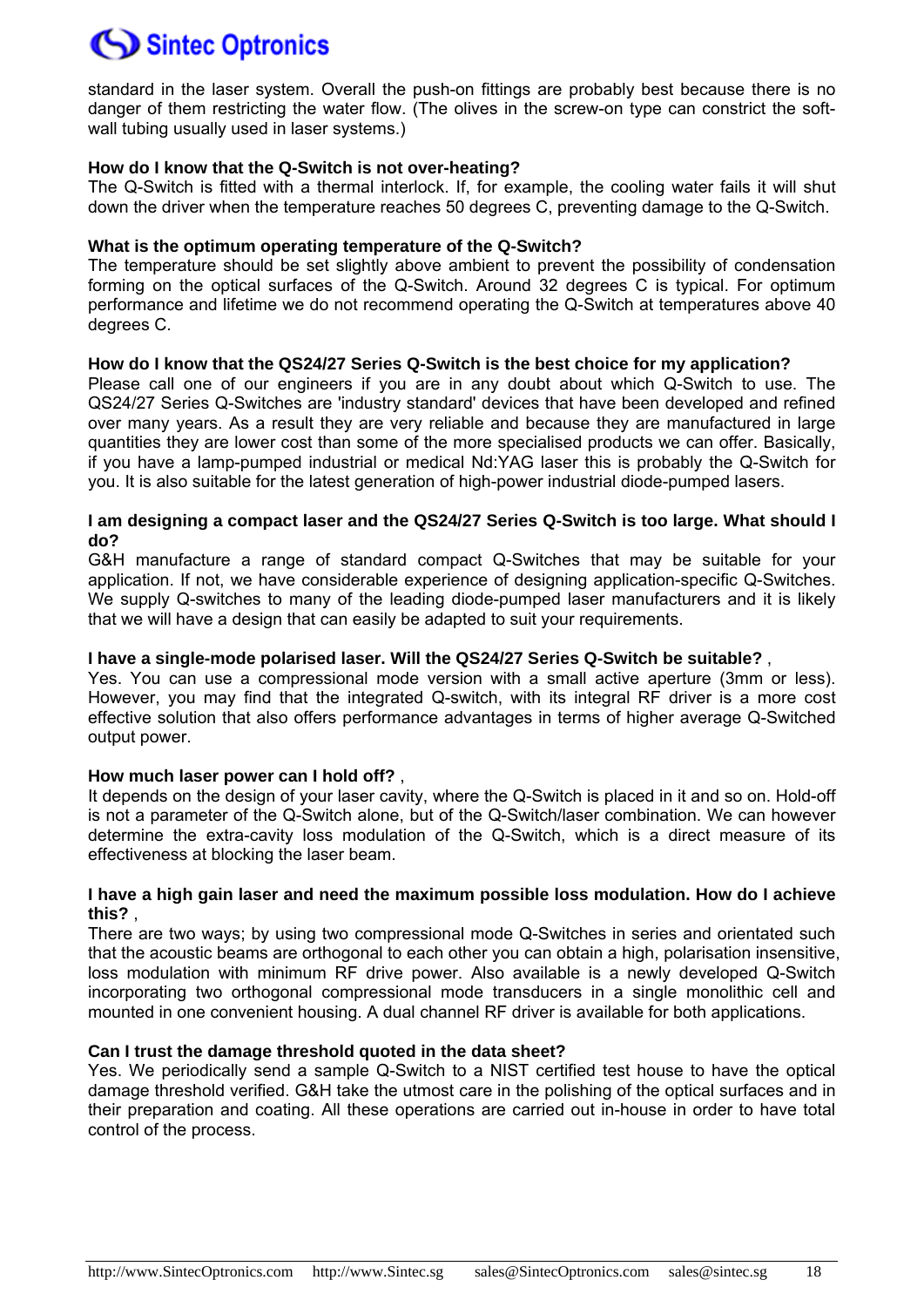#### **Acousto-Optic Q-Switch Selection Guide**

When choosing a Q-switch there are a number of user definable parameters which can be selected in order to give the optimum performance in a specific laser system.





24MHz and 27MHz have historically been the standard frequencies for A-O Q-switching in lamppumped 30W to 100W Nd:YAG (1064nm) laser systems.

For the shorter cavities employed in DPSS Nd:YAG systems higher RF frequencies, such as 41MHz and 68MHz, have been introduced because they are more effective than the lower frequencies in shorter cavities. This is because the larger acousto-optic deflection angles at the higher drive frequencies are more efficient in dumping optical energy from a shorter cavity.

• **Active Aperture** QS27**-4**S-B-XXn

This number defines the effective vertical height (in mm) of the acoustic beam which causes the Qswitch to operate. Standard apertures are 1, 1.6, 2, 3, 4, 5, 6.5 and 8mm.

Only that part of the optical beam passing through this region will be modulated.

There are a number of important factors when selecting the active aperture.

- 1. For high efficiency (defined as maximum loss modulation at lowest possible RF power) you should choose an active aperture as close as possible to the size of your optical beam. Acoustic energy which does not flow through the region of the Q-switch carrying the optical beam is not effective in modulating the laser. This acoustic power is wasted making the device less efficient.
- 2. If the optical beam is larger than the active aperture the regions of the optical beam falling outside of the active aperture will not be modulated.
- 3. For ease of alignment of the Q-switch in the laser the active aperture should be slightly larger than the optical beam. This allows for mechanical tolerances in the laser assembly.

For example if you have a 1.7mm diameter laser then a -2 Q-switch would be appropriate (2mm active aperture, just a little larger than the optical beam diameter).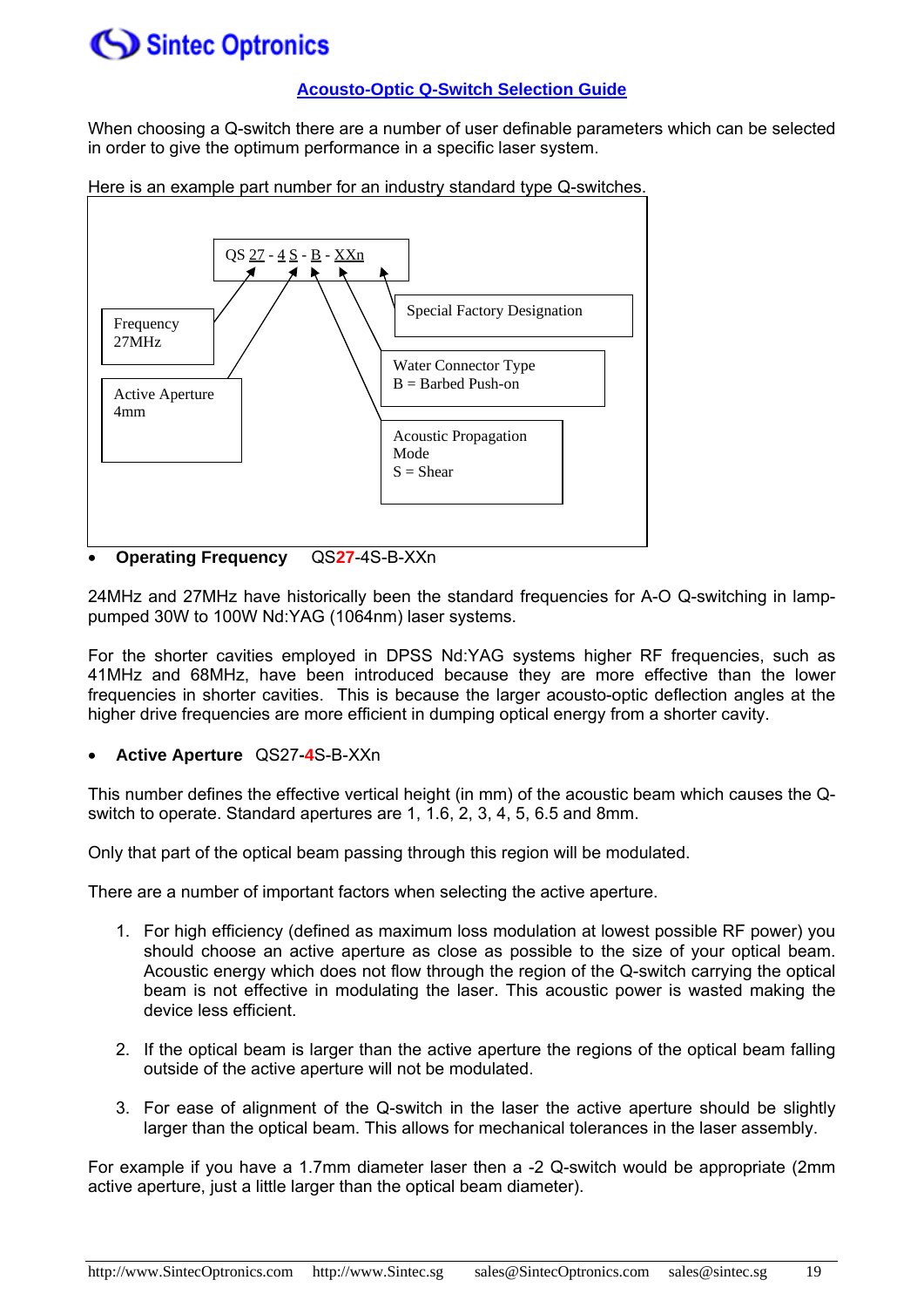The following diagrams illustrate this in more detail, showing the effect of changing the active acoustic aperture for a fixed optical beam height. In most applications the laser system designer knows the optical beam properties and should select a Q-Switch with suitable active aperture dimensions as shown below.

The active acoustic aperture is defined in the Q-Switch part number.

The optical beam must pass through the acousto-optic cell in the region that carries the acoustic beam. The optical beam diameter shown in the diagrams represents the  $1/e^2$  diameter.

All diagrams show the relationship between the optical and acoustic beams when viewed in the direction of propagation of the optical beam. The acoustic wave originates at the transducer shown on the left and travels to the right as indicated by the arrow.

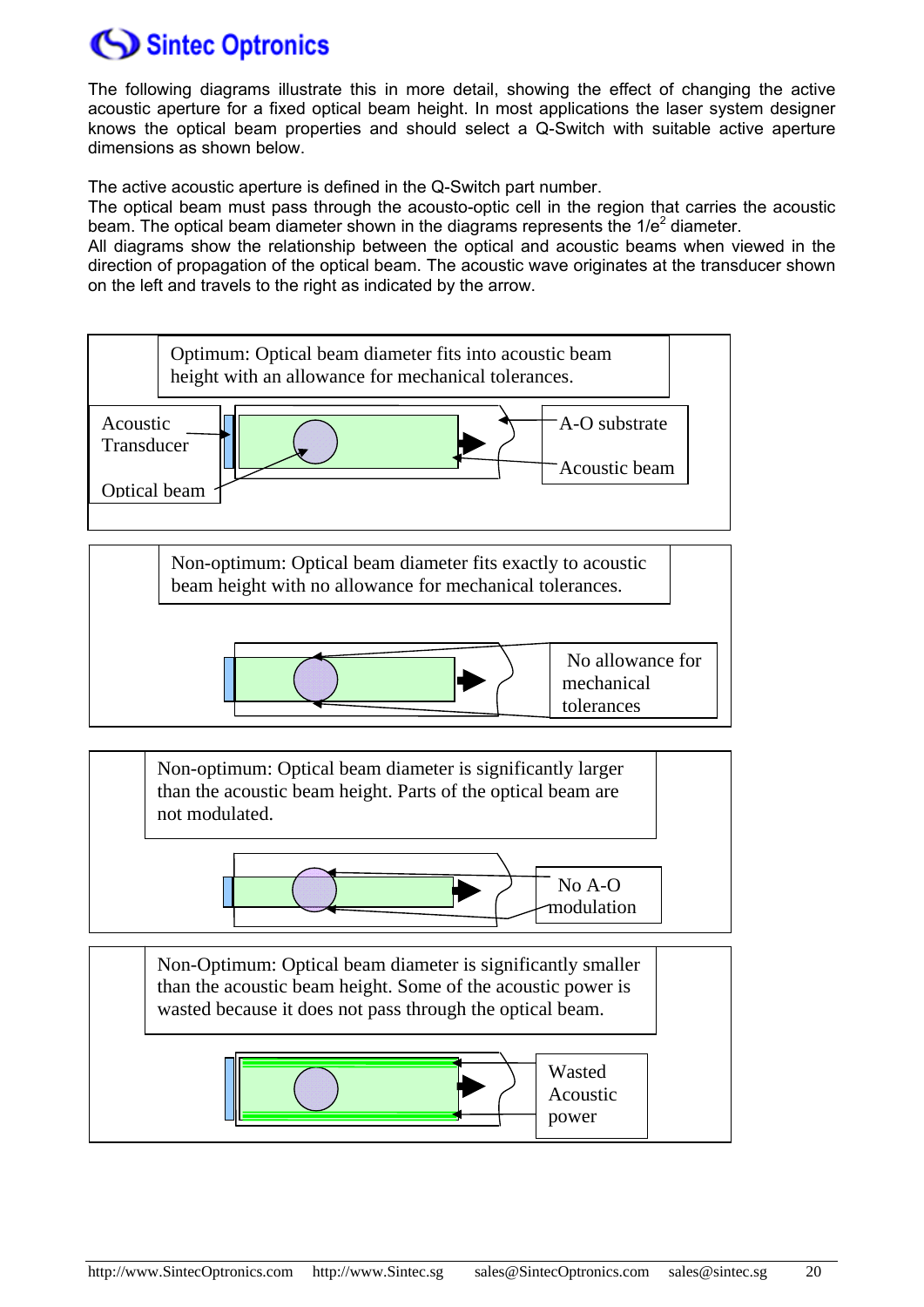### • **Acoustic Mode** QS27**-**4**S**-B-XXn

There are three different configurations of acoustic wave which can be launched into the Acousto-Optic device to effect optical beam modulation.

- 1. **Shear waves** have the advantage of effecting all polarisations of light equally and are recommended for use in un-polarised lasers. Q-switches using this acoustic mode are defined by the letter S after the active aperture. (see **Note a.** below)
- 2. **Compressional waves** (defined by the letter C after the active aperture) exhibit higher efficiency than shear waves when the laser is linearly polarised (optical polarisation perpendicular to the base of the Q-switch). As such compressional wave devices are preferred for polarised lasers and will require less RF drive power than the equivalent shear wave device. (see **Note** a. below)
- 3. **Two orthogonal compressional waves.** For high power un-polarised lasers, this acoustic configuration can be used for more efficient modulation than an equivalent shear wave device. Such a dual acoustic channel device is defined by the letter D after the active aperture.

**Note a:** Although the compressional acoustic wave (defined by –C) does not effect all optical polarisations equally, some QS users have found that they can use a compressional mode device in some specific un-polarised laser application. This is very dependant on the laser design and the end user should determine the usefulness of this mode by trial and error.

**Note b**: Devices using Crystal Quartz as the A-O interaction medium are only offered as compressional (-C) mode devices. (NOT –S or –D) The optimum optical polarisation for the crystal Quartz devices is perpendicular to the acoustic propagation direction. These devices have found some application in un-polarised systems. The users should determine the usefulness of this mode in an un-polarised laser by trial and error.

• **Water Cooling** QS27**-**4S**-B**-XXn

Q-switches requiring lower RF drive power can often be supplied without water cooling (conduction cooled).

Water cooling is used in devices where the RF power input is significant and it is not possible to extract the resulting thermal load by conduction alone.

The water supply is attached to the Q-switch via a pair of water connectors on the end bulkhead and the user can specify his preferred connector type as part of the Q-switch part number as follows:



 $S =$  Screw-on ('Swagelok')  $B =$  Barbed Push-on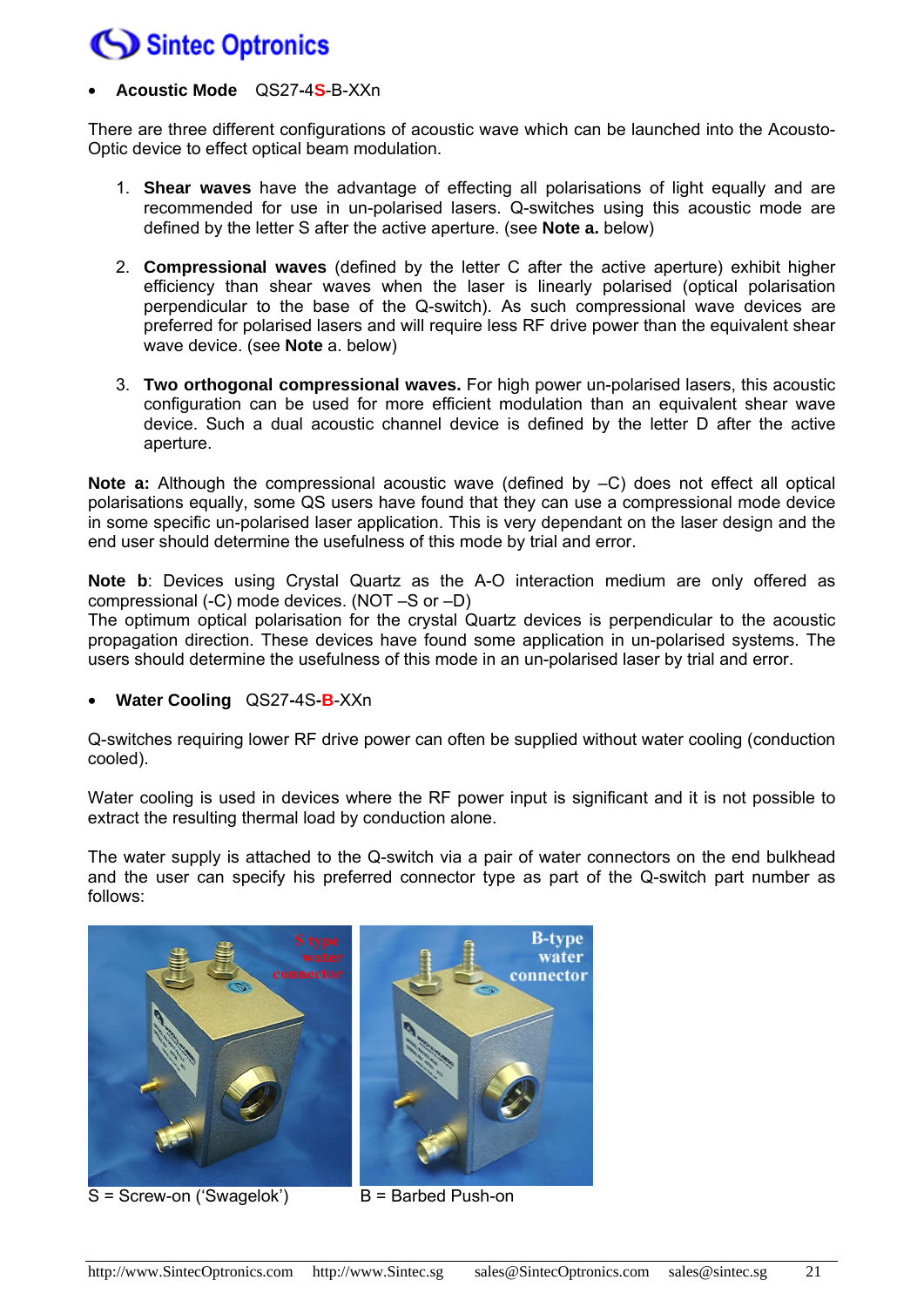

#### **Examples**

#### **QS24-5S-S**

Operating frequency is 24MHz for use in lamp-pumped Nd:YAG lasers with longer cavities. Active aperture is 5.0mm for use with an optical beam diameter of  $\sim$  4.0mm.

Acoustic mode is shear for use with unpolarised laser systems.

Water connectors are the 'Swagelok' screw-on type.

No special factory designation indicates the G&H industry standard design pictured above (i.e. with no specific custom modifications).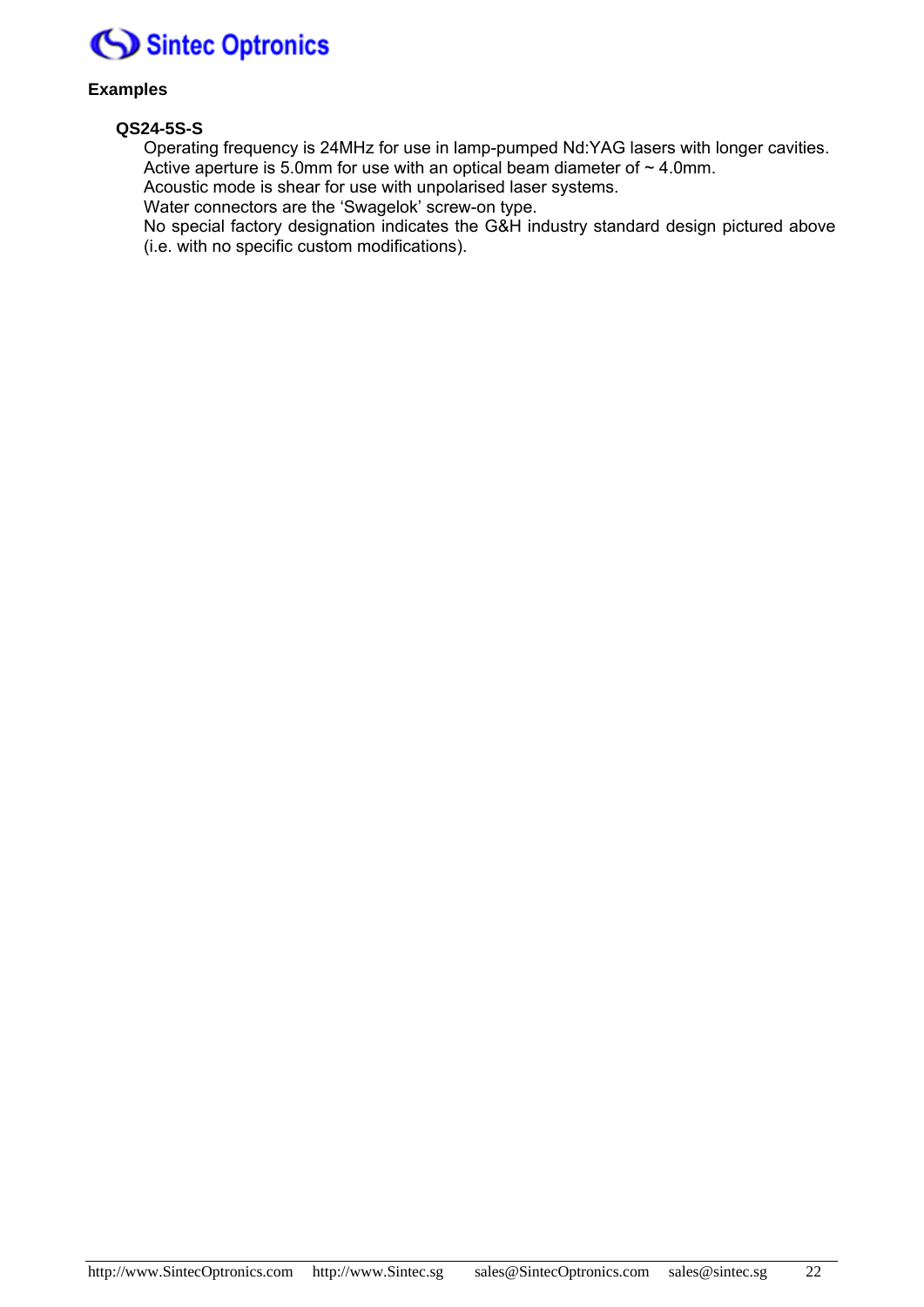

### **Problem Report Form**

Please fill the form and email it to us if there is any problem on using Q-switches. Thank you!

| Report date                                                                                                                                                                                                                                                                                   |  |
|-----------------------------------------------------------------------------------------------------------------------------------------------------------------------------------------------------------------------------------------------------------------------------------------------|--|
| User's name                                                                                                                                                                                                                                                                                   |  |
| Model of Q-switch                                                                                                                                                                                                                                                                             |  |
| S/N                                                                                                                                                                                                                                                                                           |  |
| Purchase date                                                                                                                                                                                                                                                                                 |  |
| Description of problem (hold-off capability,<br>surface situation, VSWR, water leakage,<br>electrode wires etc)                                                                                                                                                                               |  |
| Description of usage: mainly including 1. water<br>(de-ionised, drinking, mineral, pure or distilled);<br>2. over-temp and no water protection; 3. laser<br>parameters (wavelength, average power, peak<br>power, beam diameter; 4. Q-switch driver<br>(maker, model, RF power) and 5. others |  |
| Check report by maker                                                                                                                                                                                                                                                                         |  |